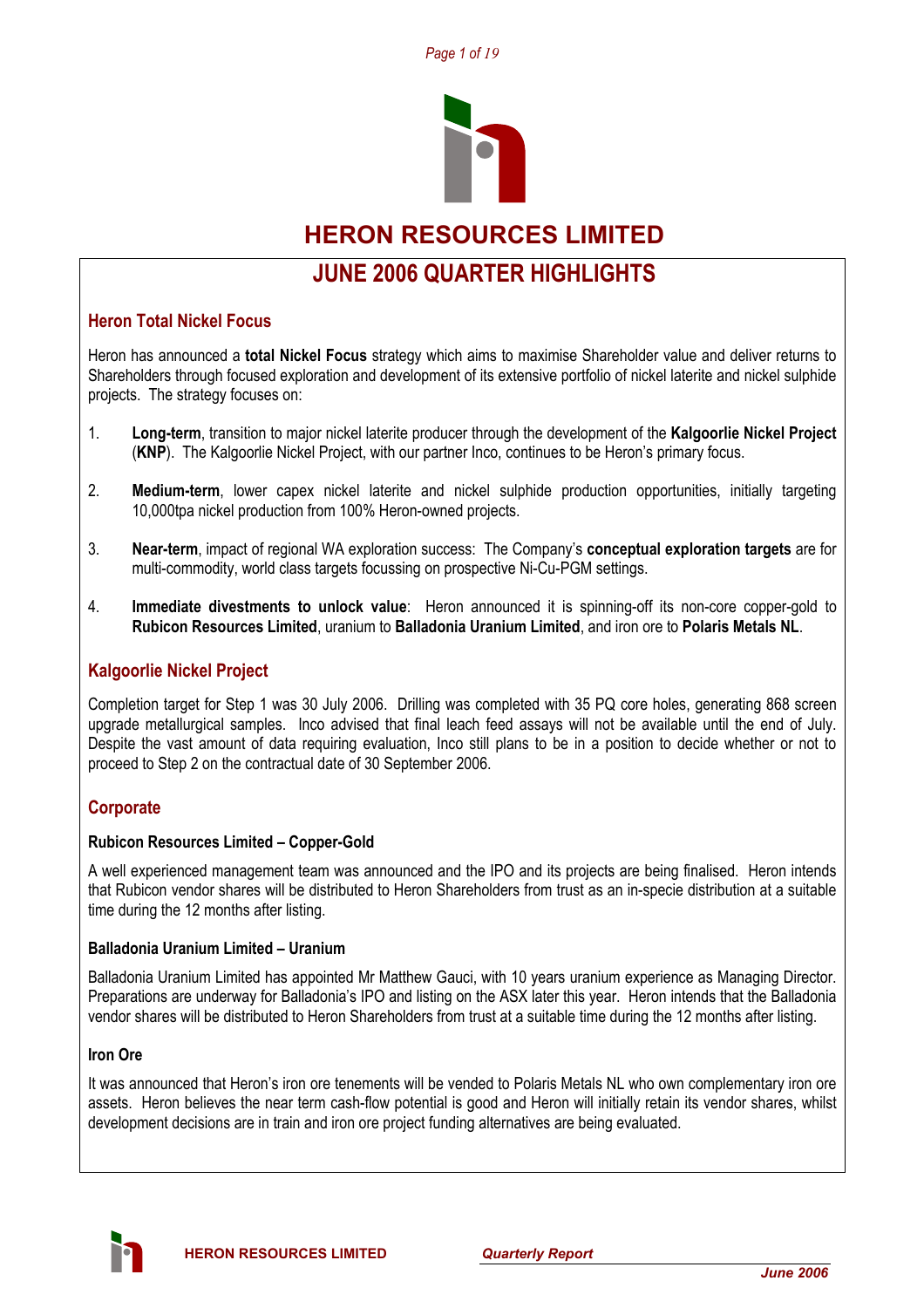

21 Close Way, Kalgoorlie WA 6430 PO Box 1280, Kalgoorlie WA 6430

Phone 61 8 9091 9253 Facsimile 61 8 9091 9256 Email heron@heronresources.com.au Website http://heronresources.com.au ABN 30 068 263 098

# **HERON RESOURCES LIMITED June 2006 Quarterly Report**

#### **1. SUMMARY**

#### **Total Nickel Focus**

Heron's **total Nickel Focus** aims to deliver returns to Shareholders through exploration and development of our extensive portfolio of nickel laterite and nickel sulphide projects.

Heron will continue to leverage off the portfolio of nickel assets through exploration, with the Board having approved an exploration budget inclusive of scoping studies and metallurgical test work of \$3.4 million for the first half of financial 2006-2007.

#### **Nickel Laterite Farm-in and Joint Venture (HRR 100%, Inco earning 60% by mine commissioning)**

The long term focus of the company is the **Kalgoorlie Nickel Project (KNP)** with our partner Inco Limited. The target is a project delivering 50,000 to 60,000 tonnes of nickel metal over a 20 year project life at robust cash costs. Heron through the **KNP Laterite Agreement** has a 40% interest in the final project with a funded pathway through to development.

The Inco Laterite Agreement commenced on 30 July 2005, with Inco conducting the Step 1 core drilling program aimed at testing the assumption that the KNP has the potential for a resource of 120 million tonne with a leach feed grade of 1.5% Ni.

Completion target was 30 July 2006. The initial phase of Step 1 drilling was completed on schedule in April this year with 35 PQ core holes, generating 868 screen upgrade metallurgical samples. Inco has advised that final leach feed assays will not be available until the end of July (reflecting the current Australia-wide pressure on laboratories), meaning the Step 1 completion target was not met. Despite the vast amount of data requiring evaluation, Inco still plans to be in a position to decide whether or not to proceed to Step 2 on the contractual date of 30 September 2006.

Results to date suggest a 1.5% Ni leach feed grade target is realistic. The main variable to quantify is the material mass passing following screening.

#### **Laterite Heap Leach (HRR 100%)**

Recent advances in nickel leaching technology and materials identification are being tested by the Company on a number of potential Heap Acid Leach ore sources, including those located outside the KNP.

Results to date are encouraging with two samples of siliceous saprolite yielding 80% nickel extraction after 70 days, and another sample returning just under 50% nickel recovery after 65 days.

One sample representative of limonite mineralisation (which would be most suitable for pressure acid leach processing) yielded approximately 14% nickel recoveries over the same period.

The Heap Acid Leach process route provides the possibility of a less capital intensive project than the Pressure Acid Leach process. Mineralisation suitable for heap leach processing is not an optimum mineralisation feed for Pressure Acid Leach processing. Hence the technologies are complementary and not competing.



*Photo: Four sample columns containing the agglomerated laterite with the buckets containing the leachate solution.* 

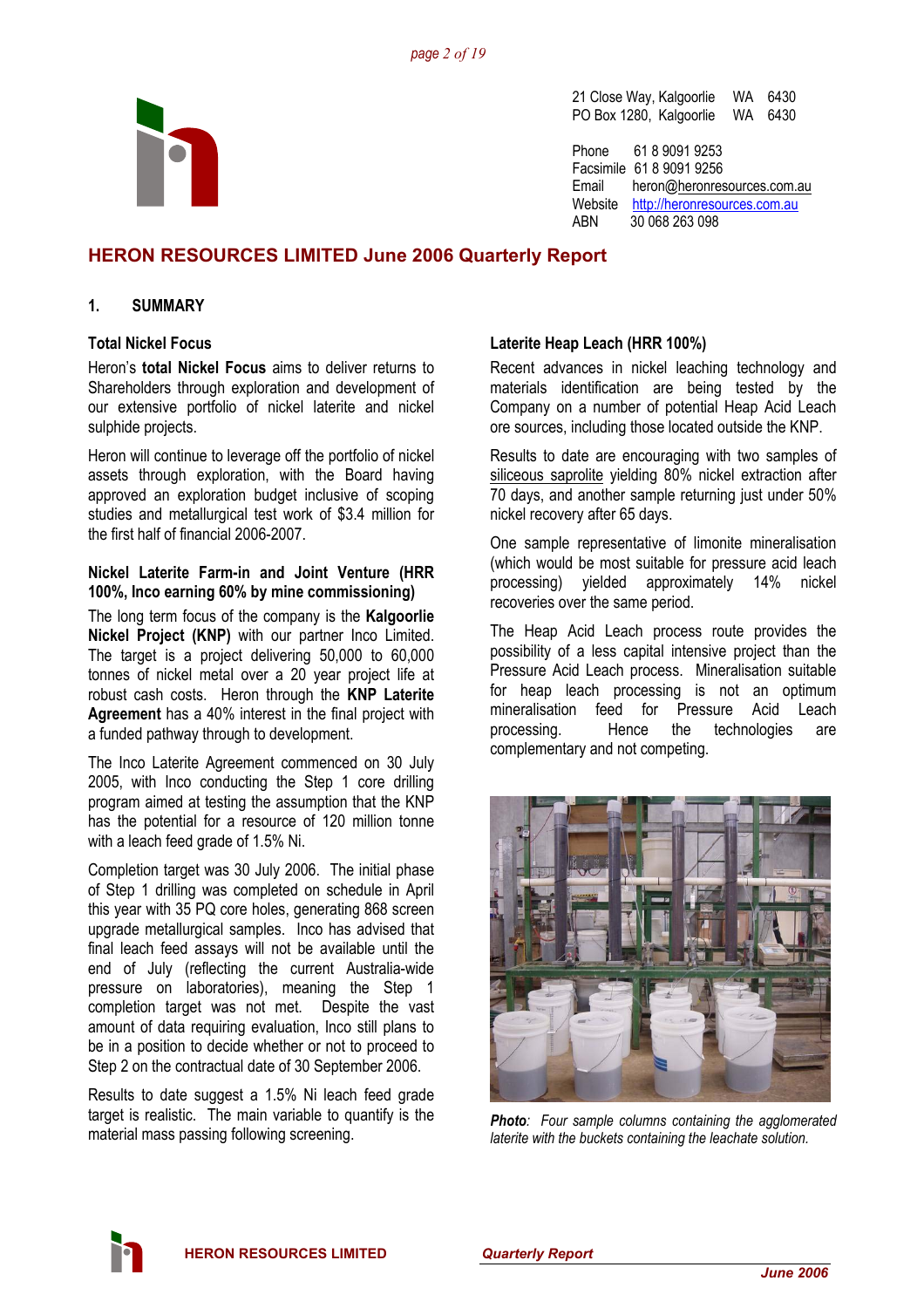#### **Status of Inco and Heron Nickel Sulphide Rights**

Negotiations between Inco and Heron for a regional Nickel Sulphide Joint Venture were terminated during the Quarter. Heron will continue to actively explore both the Inco KNP Sphere of Influence (SOI) and Heron 100% nickel rights projects with a view to discovery and development of nickel sulphide resources.

When Heron secured its \$12.4 million placement subscription from Inco in April 2005, one of the conditions of the Subscription Agreement was that Heron commit \$0.5 million of the funds to Nickel Sulphide project generation. This expenditure is being committed to targets on KNP Tenements, whilst Inco's focus is on the KNP Laterite

#### **Nickel Sulphide Production**

Heron has commenced a program to identify suitable sulphide nickel projects with near term production potential available for acquisition, both in Western Australia and elsewhere.

To date, Heron's existing portfolio of projects offers better value than those offered for sale.

Heron will continue to investigate opportunities but will only invest where the broad skill set that Heron has access to will add significant value to the opportunity.

Heron is targeting nickel production of 10,000 tonnes of contained metal production inside 4 years, in addition to full ramp up of the KNP in an expedient time frame.

#### **Nickel Sulphide Exploration**

Over the last year, Heron has developed **nickel sulphide targets** both within the areas of 100% Heron nickel rights in the Eastern Goldfields, and within the Inco KNP tenement Sphere of Influence.

#### **Eastern Goldfields Sulphides (HRR 100%)**

Field testing and evaluation has begun with Electro Magnetic (EM) geophysical surveys underway to evaluate a number of nickel sulphide targets at the **Cowarna Downs**, **Trans East** and **Merolia** projects (HRR100%). These surveys may be extended to include areas of the SOI and potential KNP nickel sulphide targets.

#### **KNP Sulphides ((HRR 100%, Inco right to earn 60%)**

Reconnaissance laterite drilling in the **Ghost Rocks** area identified disseminated primary nickel sulphides in the area of the previously reported Ghost Rocks gossan. While nickel assay results were low at 0.25% Ni, the presence of the sulphides demonstrates the fertility of this belt and warrants systematic EM surveying. Copper results of up to 0.2% confirm the primary nature of the Ghost Rocks nickel sulphide mineralisation.



*Photo: disseminated pentlandite (Nickel Sulphide) pink grey large grains, chalcopyrite (Copper Sulphide) fine yellow veins top left and magnetite dark grey grains centre top, from recent drilling at Ghost Rocks, FOV = 0.5mm.* 

The final Native Title clearances were secured during the Quarter for the grant of the **Wellington North** Mining Lease. Wellington North is 500m north along strike from the Jubilee Mines - Image Resources Emu Lake Gossan Zone (previous Jubilee drilling includes 2m at 6.2% Ni). Testing of this target will commence as soon as possible upon grant of the tenement.

#### **CORPORATE**

#### **Divestments**

Internationally, the major nickel producers have continued to consolidate, following the successful takeover of WMC by BHPB in 2005. The consolidation focus has moved to Canada, where corporate activity is being played out in a multi-faceted tussle for world dominance in the nickel market.

With this background, Heron announced the appointment of Citigroup Global Markets as corporate advisors to the Company, to provide strategic advice to develop and grow the Company, inclusive of defence and offence.

Heron aims to develop into a pure nickel production company, and this strategy has required the de-merger of the Company's non-nickel assets.

The divestment entities are described in the following. The Rubicon and Balladonia initiatives will require Heron Shareholder approval, with Extraordinary General Meetings expected during September and October 2006, following which Record Dates for Heron Shareholder in specie share entitlements will be set.

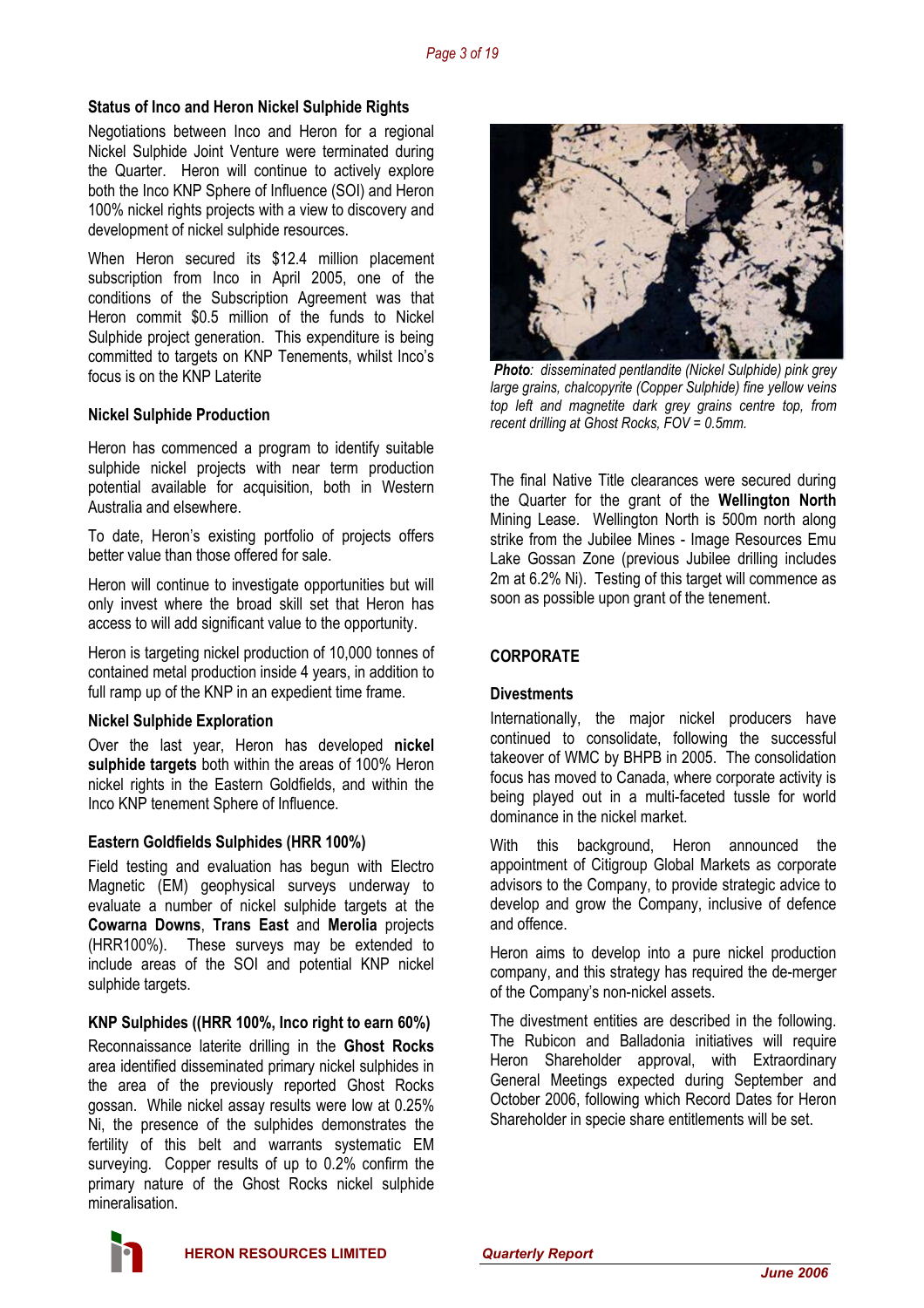#### 1. **Rubicon Resources Limited – Copper-Gold**

Rubicon Resources Limited, the renamed gold and base metal focused subsidiary of Heron Resources Limited, announced the appointment of a high-calibre management team as it prepares an Initial Public Offering (IPO) to list on the Australian Stock Exchange towards the end of 2006.

Formerly known as Regent Resources, Rubicon controls a large gold and base metal-focused groundholding primarily in Western Australia, with the potential for significant discovery.

To drive the Company through the IPO process and onto exploration and development, Rubicon has appointed a board and management team with a strong portfolio of corporate, mining, exploration, project development and commissioning experience.

Former President of Barrick Gold Corporation's Australia Africa Business Unit and KCGM Superpit General Manager, **John Shipp** has been appointed as non-executive Chairman of Rubicon.

Former Aditya Birla Minerals Limited General Manager (Geology and Business Development) **Peter Eaton** has been appointed Managing Director of Rubicon. During his tenure at Birla, Mr Eaton was part of the commissioning team for the Nifty underground copper mine

Rubicon has also appointed **Sam Middlemas** as Chief Financial Officer and Company Secretary, and Heron Managing Director **Ian Buchhorn** will remain as a non executive director.

#### **2. Balladonia Uranium Limited – Uranium**

**Matthew Gauci** has been appointed Managing Director of Balladonia Uranium Limited to bring the portfolio of highly prospective uranium assets to the market.

Balladonia is a dedicated uranium company, with uranium rights to over 7000km2 of tenements held by Heron. Projects are located across Western Australia, Northern Territory and Queensland andt are prospective for calcrete, sandstone and sandstone/lignite style uranium mineralization.

Mr Gauci brings a depth of market and commercial insight into the uranium industry derived from over 10 years in the industry.

#### **Iron Ore Assets**

Heron announced it has entered into a conditional agreement for the sale of its Iron Ore Projects to **Polaris Metals NL** (ASX: POL) (Polaris).

The Iron Ore Projects cover more than 4,000km2 of iron ore exploration tenements and licences. The portfolio consists of a number of targets at varying degrees of development with significant iron ore mineralisation. The focus will be to secure early production.

As consideration for the tenements, Heron will receive A\$5.5 million worth of Polaris shares at no less than \$0.185 per share being 29,729,730 shares, and 15,000,000 5 year performance options exercisable at \$0.30, all subject to approval by Polaris shareholders.

Heron Managing Director Ian Buchhorn will be invited to join the Polaris board as a non-executive director.

Polaris has an experienced iron ore team, able to fasttrack the development of Heron's iron ore assets. The leading project is Poondano, located 30km SE from Port Hedland.

Polaris is undertaking a scoping study on the Heron Poondano tenements to further evaluate the project ahead of shareholder approval.

#### **Perth Office**

As previously foreshadowed, the Company has established a corporate office in West Perth at Level 1 / 37 Ord Street.

The corporate office was necessitated by the increased corporate activity by the Company, related to the KNP studies and non-nickel divestments.

Heron, Rubicon and Balladonia are all currently operating from the premises.

#### **Share Investment**

Heron took an opportunity to subscribe for 962,800 shares in Pioneer at \$0.125. The investment decision was predicated on the high quality of Pioneer's mineral portfolio.

The investment was funded by the sale of previously acquired non-core Scimitar vendor shares.

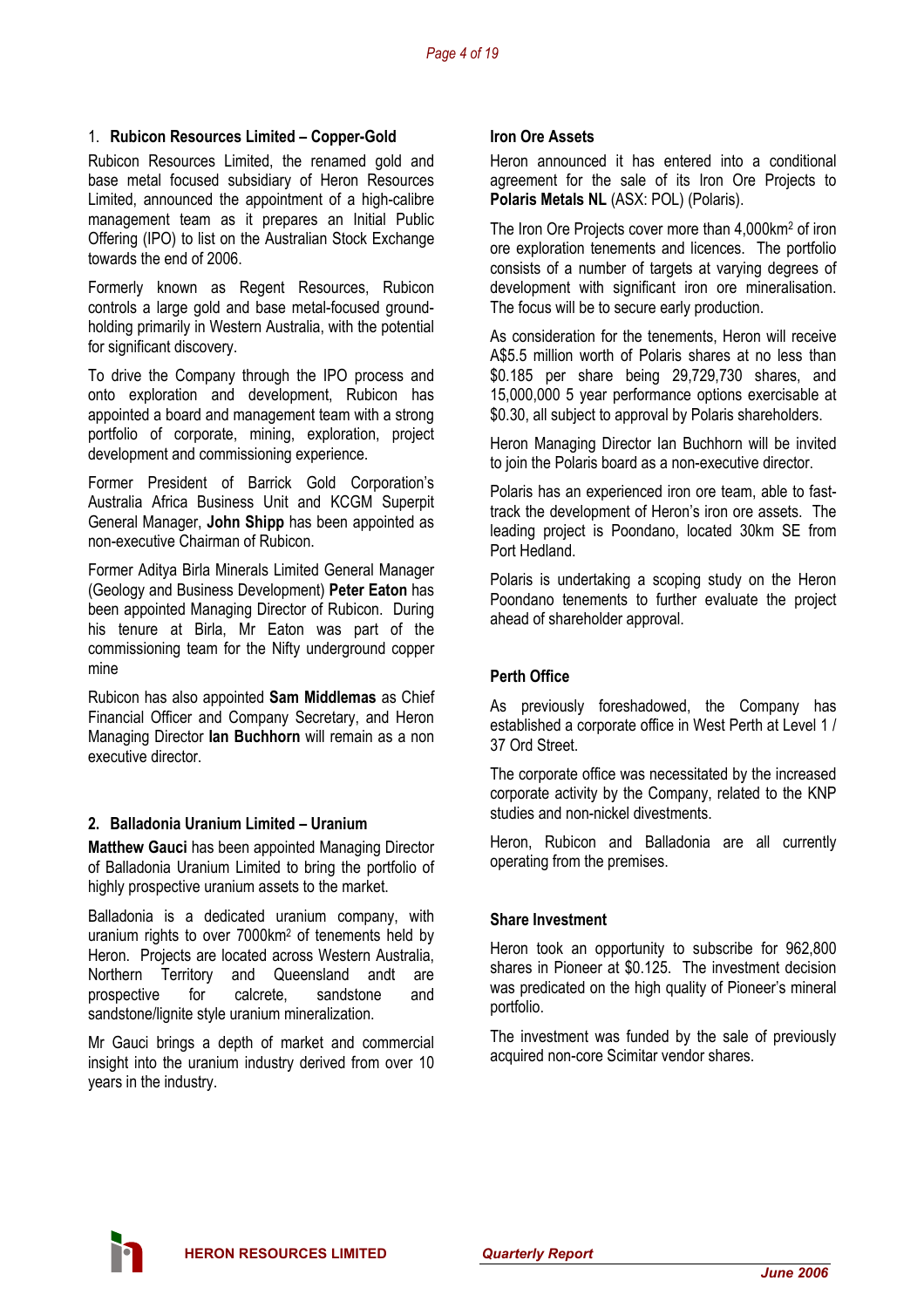#### **Figure 1 Heron Tenement Locations**



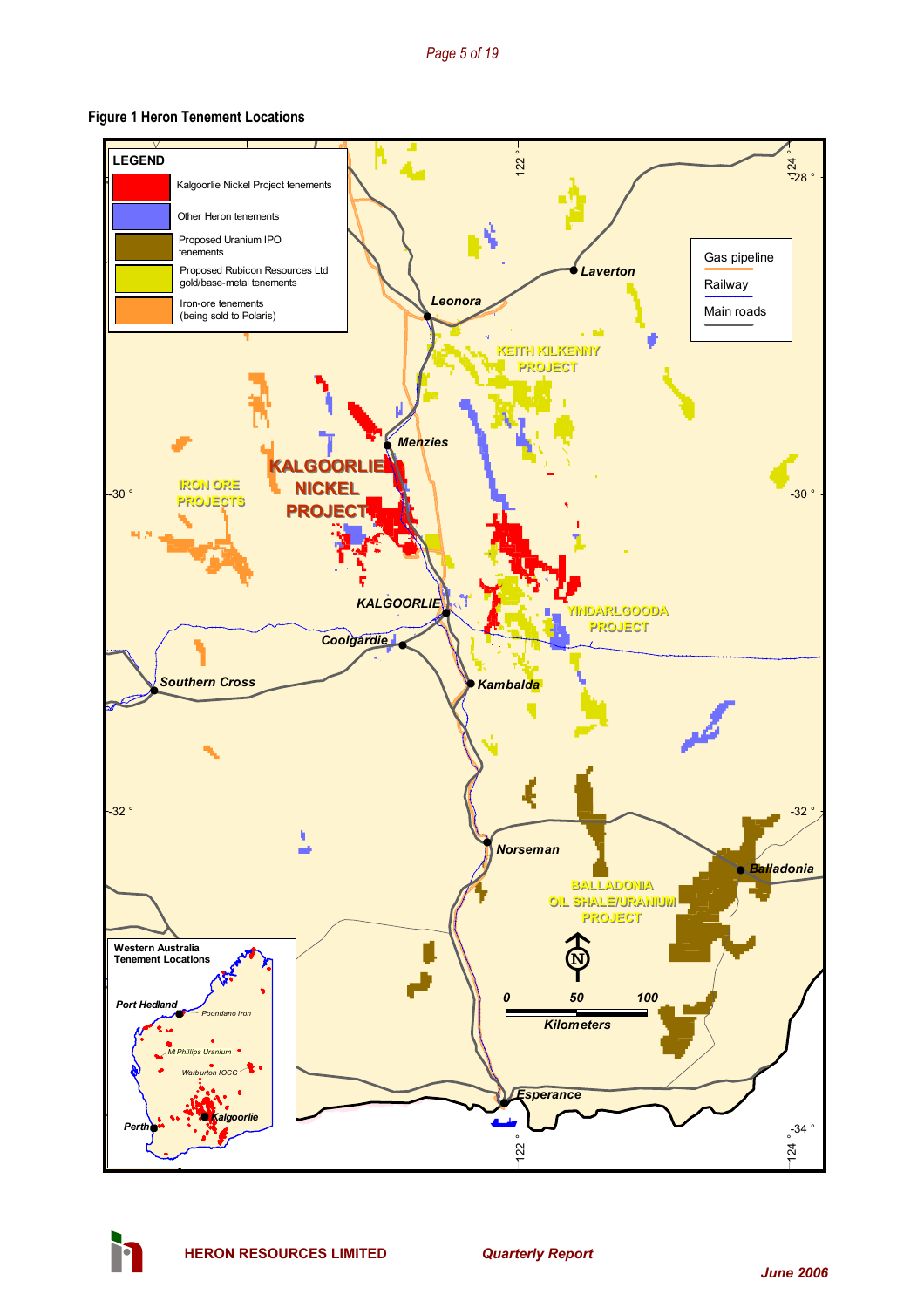# **2. OPERATIONS REVIEW**

### **Nickel Laterite**

#### **3.1 Kalgoorlie Nickel Project**

Heron Nickel Rights, 100% for all tenements. Inco right to earn 60%, sole fund BFS, secure finance.

Inco reported the completion of 35 PQ size diamond core triple tube twin holes for 1,927 metres on the project to date. This drilling covers the first phase of Step 1 core drilling. An additional 8 holes for 352 metres were completed to provide further geological and metallurgical data. Drilling was completed at Siberia, Scotia Dam, Big Four, Goongarrie Hill, Highway and Kalpini.

A total of 1,357 samples were submitted for head grade analysis, from which 868 samples were selected and submitted for screen upgrade analysis. A total of 4,103 screen fraction pulps were submitted, of which results have been received for 3,214. The remaining 889 results are expected at the end of July.

This has generated in excess of 100,000 masses and analytical results which must be integrated with geological, mineralogical and physical measurements on the core. Assimilating this volume of data is a large task, drawing heavily on Inco's substantial reserves of technical expertise.

Delays with the assay results meant the 30 July 2006 completion target for Step 1 was not met. However Inco has indicated they will be in a position to make a decision on Step 2 prior to the 30 September 2006 deadline.

Analysis of the vast amount of data collected during Step 1 will continue for some time after 30 September 2006, and will feed into the design of future feasibility programs.

Inco is trialling various techniques for modelling the laterite material types to derive the three dimensional volumes and models for the KNP mineralisation.

| <b>Prospect</b>     | <b>Number of</b><br><b>Holes</b> | <b>Metres of Core</b><br><b>Drilled</b> |
|---------------------|----------------------------------|-----------------------------------------|
| Goongarrie Hill     |                                  | 388.5                                   |
| Goongarrie South    | 2                                | 88.7                                    |
| Scotia Dam Big Four | 8                                | 463.9                                   |
| Siberia North       | 8                                | 446.4                                   |
| Siberia South       |                                  | 350.7                                   |
| Highway             | 7                                | 343.9                                   |
| Kalpini             | 3                                | 152.1                                   |

#### Summary Table of Holes Drilled:

#### **Goongarrie Hill**

At Goongarrie Hill screening results are available for holes 3010001 to 3010006 and are summarised below:

| <b>Hole Id</b> | <b>Intercept</b> | <b>From</b><br><b>Depth</b> | <b>Upgrade</b> | <b>Ore</b><br><b>Type</b> |
|----------------|------------------|-----------------------------|----------------|---------------------------|
| 3010001        | 10m at 1.38% Ni  | 6                           | 163%           | <b>CUS</b>                |
| 3010001        | 6m at 1.71% Ni   | 16                          | 144%           | <b>CLS</b>                |
| 3010001        | 10m at 1.31% Ni  | 22                          | 180%           | <b>CLS</b>                |
| 3010002        | 14m at 1.63% Ni  | 14                          | 132%           | <b>CUN</b>                |
| 3010003        | 10m at 1.23% Ni  | 6                           | 185%           | CUS                       |
| and            | 12m at 2.19% Ni  | 16                          | 176%           | <b>CLS</b>                |
| 3010005        | 4m at 2.37% Ni   | 14                          | 237%           | <b>CUS</b>                |
| and            | 12m at 1.22% Ni  | 18                          | 256%           | <b>CLS</b>                |

Hole 3010004 produced poor upgrades with no screened interval reporting above 1% Ni, and hole 3010006 returned significant upgrades in the order of 200% however due to low head grades, the best intercept was 4 metres at 0.94% Ni.

It should be noted Inco's drilling is to test a range of material types and upgrade performance levels, and as such it tested both good and poor upgrade areas as predicted from the previous Heron RC drill performance.

#### **Kalpini**

Inco completed three diamond core drill holes at Kalpini for 152.1 metres of drilling. Results are awaited.

#### **Highway**

Inco completed seven diamond core drill holes at the Highway project. Results are awaited.

#### **3.2 Kalgoorlie Nickel Project Heron Funded Exploration**

Projects peripheral to the main KNP mineralised area are being funded and explored by Heron, using funds raised in the April 2005 Inco Subscription Agreement.

#### **Goongarrie Hill North**

Heron completed the Goongarrie Hill North RC drill program on P29/1849. A total of 35 RC holes for 1,542m were drilled on a 320m x 80m pattern.

Head grade results have been received and are tabulated as follows:

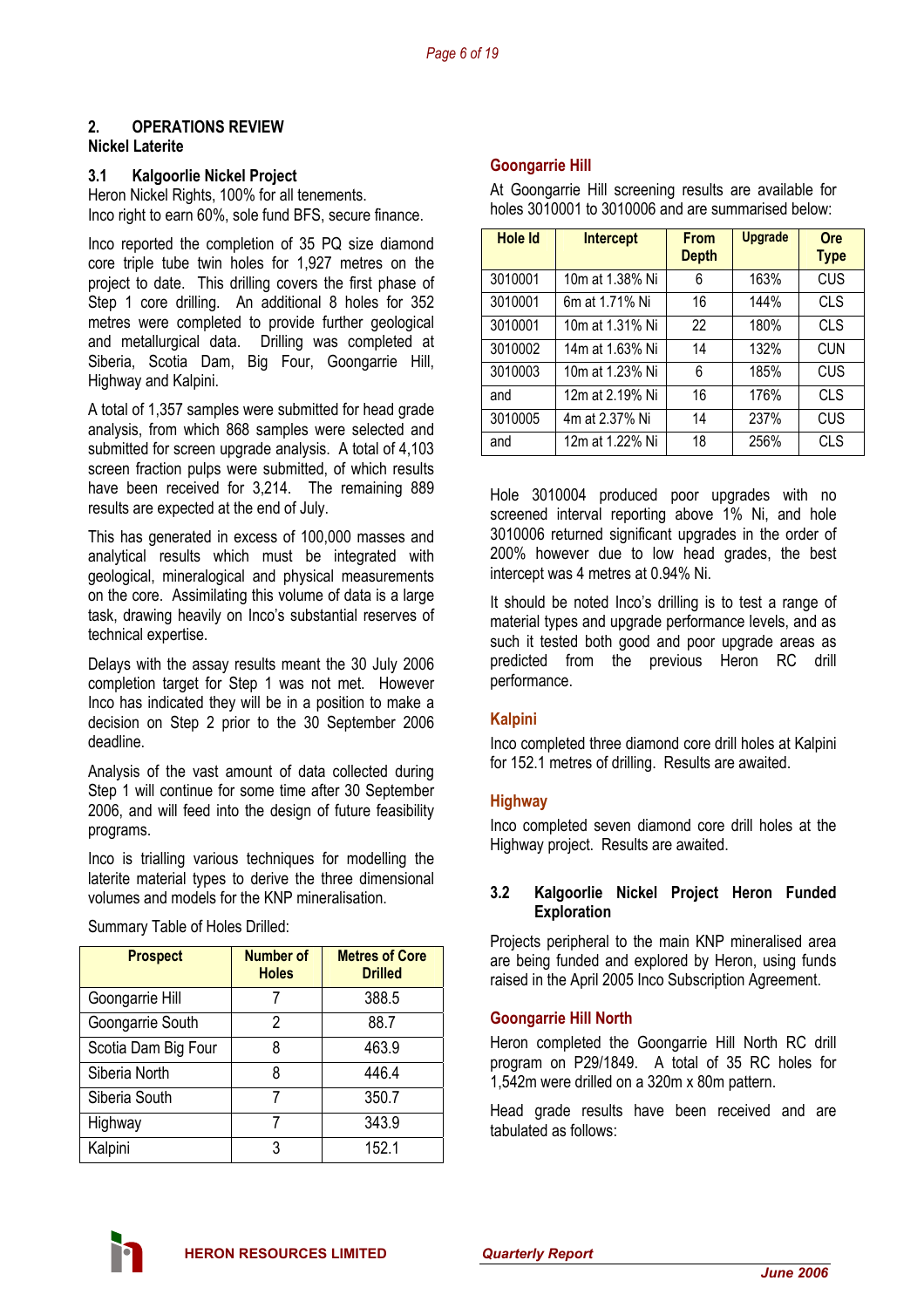| <b>Goongarrie Hill North Head Grade Intercepts</b> |              |              |      |      |  |  |
|----------------------------------------------------|--------------|--------------|------|------|--|--|
| Hole Id                                            | <b>Metre</b> | <b>Metre</b> | Ni   | Co   |  |  |
|                                                    | <b>From</b>  | Width        | %    | %    |  |  |
| <b>GWRC0306</b>                                    | 18           | 22           | 0.78 | 0.06 |  |  |
| <b>GWRC0307</b>                                    | 14           | 8            | 0.66 | 0.02 |  |  |
| GWRC0314                                           | 12           | 18           | 0.72 | 0.04 |  |  |
| GWRC0314                                           | 34           | 8            | 0.59 | 0.04 |  |  |
| <b>GWRC0315</b>                                    | 8            | 16           | 0.76 | 0.03 |  |  |
| <b>GWRC0317</b>                                    | 12           | 20           | 0.56 | 0.04 |  |  |
| GWRC0319                                           | 30           | 6            | 0.66 | 0.04 |  |  |
| GWRC0321                                           | 10           | 4            | 0.64 | 0.05 |  |  |
| <b>GWRC0322</b>                                    | 10           | 10           | 0.85 | 0.08 |  |  |
| <b>GWRC0324</b>                                    | 12           | 10           | 0.65 | 0.02 |  |  |
| GWRC0326                                           | 4            | 4            | 0.60 | 0.02 |  |  |
| <b>GWRC0327</b>                                    | 10           | 10           | 0.91 | 0.04 |  |  |
| <b>GWRC0328</b>                                    | 10           | 16           | 1.07 | 0.05 |  |  |
| <b>GWRC0329</b>                                    | 20           | 4            | 0.60 | 0.11 |  |  |

Mineralisation at Goongarrie Hill North is similar to that at Goongarrie Hill to the immediate south, being largely of a siliceous nature developed around the magnesia discontinuity. Potential for screen beneficiation is good. Beneficiation testwork is planned.

#### **Bulong**

Samples from the 2005 RC drilling completed by Heron at Bulong have been re-submitted to Ultratrace for screen beneficiation testwork. A review of past work at Bulong indicates that the previous mine operator was conscious of the screen upgrade potential and was in the process of conducting testwork at SGS Oretest at the time of the project's receivership.

Results from Heron's screen upgrade testing have been received and are tabulated below.

| Hole_Id         | <b>Metre</b> | <b>Metre</b> | <b>Head</b> | <b>Screened</b> |
|-----------------|--------------|--------------|-------------|-----------------|
|                 | <b>From</b>  | <b>Width</b> | Ni%         | Ni%             |
| <b>BGRC0001</b> | 6            | 4            | 0.65        | 1.13            |
| <b>BGRC0023</b> | 4            | 22           | 0.66        | 1.33            |
| <b>BGRC0024</b> | 20           | 6            | 1.08        | 1.38            |
| <b>BGRC0025</b> | 12           | 4            | 0.86        | 1.15            |
| BGRC0035        | 14           | 24           | 0.91        | 1.58            |
| BGRC0036        | 28           | 6            | 0.99        | 1.89            |
| <b>BGRC0037</b> | 26           | 8            | 1.16        | 1.84            |
|                 |              |              |             |                 |
| Averages        |              |              | 0.90        | 1.47            |

The average upgrade is 63%. This clearly demonstrates that in certain parts of the Bulong Complex, similar beneficiation upgrade results are expected to those obtained from elsewhere in the KNP.

#### **Ghost Rocks**

Heron completed 41 holes for 2,450m at Ghost Rocks, looking to extend the laterite resource potential into the newly granted tenements. With the exception of interesting geological results in relation to Nickel Sulphides, the drilling did not materially extend the laterite potential.

Further work is required to evaluate the sulphide potential of the Ghost Rocks gossan occurrence. As discussed elsewhere, EM surveying is planned.

#### **Big Four**

Further infill RC drilling to 80m x 80m at Big Four has been completed with a further 78 holes for 3,865m.

The total drilled this year at Big Four is 168 holes for 7,544m, pursuant to the April 2005 Inco Placement.

Screen upgrade test work is underway. Head grade results of drilling at Big Four are summarised in the table on the following page.

#### **Nickel Laterite Heap Leach Strategy**

Heron has retained an industry-recognised consultant to guide its Heap Leach Strategy.

The key to successful Heap Leaching is the permeability and leachability of the ore material, with suitability controlled by subtle variations in laterite chemistry. Current testwork confirms the favourable permeability and leachability of many of the ores available to Heron.

Often, the best heap leach ores are less than optimum PAL feeds, and this is confirmed by current test work as reported elsewhere in this report. Heron will capitalise on the opportunity presented by the complementary nature of pressure acid leach and heap acid leach resources.

A significant economic control of laterite heap leaching is assembling cost-effective feedstock components. Heron is evaluating nickel laterite infrastructure opportunities to capitalise in the medium term on the resources of Heron and other Eastern Goldfields players. Regional assistance for infrastructure may be available to support power generation and acid production opportunities that may present.

With its dominant nickel laterite land holding, the opportunity exists for Heron to be at the forefront of this relatively new nickel technology.

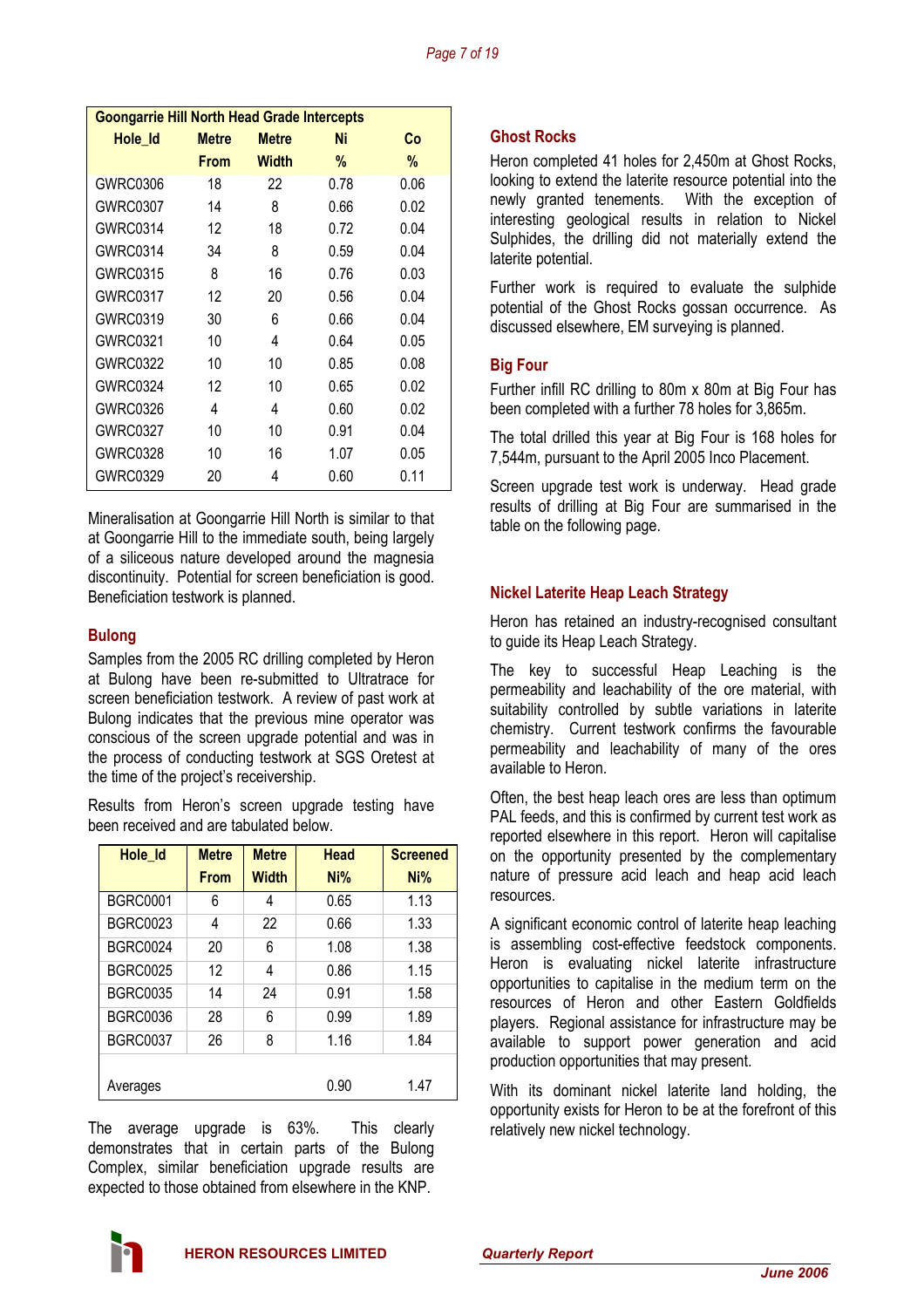# *Page 8 of 19*

|                                    | <b>Big Four RC Drilling Head Grade Intercepts</b> |             |             |    |              |                |         |                 |                   |                    |                  |
|------------------------------------|---------------------------------------------------|-------------|-------------|----|--------------|----------------|---------|-----------------|-------------------|--------------------|------------------|
| Hole_Id                            | <b>North</b>                                      | <b>East</b> | <b>From</b> | To | <b>Width</b> | <b>Ni</b><br>% | Co<br>% | <b>MgO</b><br>% | <b>Al2O3</b><br>% | <b>FeO</b><br>$\%$ | <b>SiO2</b><br>% |
| GSRC1251                           | 6662800                                           | 324620      | 32          | 46 | 14           | 0.76           | 0.08    | 3.76            | 2.42              | 26.70              | 51.27            |
| <b>GSRC1252</b>                    | 6662800                                           | 324560      | 22          | 34 | 12           | 0.63           | 0.05    | 1.86            | 2.04              | 19.63              | 64.00            |
| GSRC1253                           | 6662800                                           | 324480      | 28          | 42 | 14           | 0.65           | 0.06    | 14.39           | 3.51              | 27.39              | 30.53            |
| <b>GSRC1257</b>                    | 6662640                                           | 324700      | 28          | 42 | 14           | 0.84           | 0.03    | 1.86            | 6.12              | 41.44              | 29.23            |
| <b>GSRC1258</b>                    | 6662640                                           | 324620      | 22          | 28 | 6            | 0.82           | 0.10    | 1.44            | 8.86              | 37.53              | 31.20            |
| GSRC1259                           | 6662640                                           | 324640      | 24          | 42 | 18           | 0.73           | 0.03    | 2.30            | 4.57              | 30.41              | 47.31            |
| <b>GSRC1262</b>                    | 6662080                                           | 325020      | 10          | 24 | 14           | 0.96           | 0.05    | 6.03            | 3.76              | 26.6               | 50.37            |
| <b>GSRC1266</b>                    | 6662080                                           | 324700      | 18          | 30 | 12           | 0.64           | 0.06    | 12.51           | 2.40              | 24.18              | 46.13            |
| <b>GSRC1269</b>                    | 6661920                                           | 325020      | 16          | 24 | 8            | 0.75           | 0.03    | 13.64           | 1.53              | 13.38              | 60.60            |
| <b>GSRC1269</b>                    | 6661920                                           | 325020      | 30          | 36 | 6            | 0.63           | 0.03    | 13.46           | 1.04              | 15.70              | 57.73            |
| GSRC1271                           | 6661920                                           | 324860      | 24          | 32 | 8            | 0.71           | 0.02    | 1.87            | 5.49              | 24.55              | 49.42            |
| <b>GSRC1272</b>                    | 6661920                                           | 324780      | 14          | 30 | 16           | 1.16           | 0.08    | 3.14            | 6.90              | 45.54              | 21.56            |
| <b>GSRC1274</b>                    | 6661760                                           | 324780      | 36          | 42 | 6            | 0.64           | 0.10    | 2.47            | 6.06              | 53.33              | 16.50            |
| <b>GSRC1278</b>                    | 6661440                                           | 325260      | 4           | 12 | 8            | 0.69           | 0.05    | 3.88            | 1.90              | 21.72              | 59.75            |
| <b>GSRC1280</b>                    | 6661440                                           | 325180      | 8           | 14 | 6            | 0.76           | 0.10    | 0.98            | 2.98              | 29.97              | 51.90            |
| <b>GSRC1282</b>                    | 6661440                                           | 324940      | 14          | 18 | 4            | 0.69           | 0.08    | 15.40           | 5.86              | 11.20              | 36.95            |
| <b>GSRC1287</b>                    | 6661280                                           | 325180      | 24          | 36 | 12           | 0.57           | 0.04    | 14.86           | 1.12              | 18.80              | 53.93            |
| <b>GSRC1288</b>                    | 6661280                                           | 325100      | 20          | 38 | 18           | 0.67           | 0.06    | 9.40            | 4.17              | 26.53              | 43.73            |
| <b>GSRC1293</b>                    | 6661120                                           | 325260      | 18          | 28 | 10           | 0.63           | 0.02    | 3.22            | 3.42              | 30.38              | 49.24            |
| <b>GSRC1294</b>                    | 6661120                                           | 325180      | 20          | 32 | 12           | 0.78           | 0.05    | 4.67            | 5.32              | 47.87              | 19.41            |
| <b>GSRC1295</b>                    | 6661120                                           | 325100      | 26          | 34 | 8            | 0.59           | 0.04    | 5.42            | 7.67              | 38.80              | 13.07            |
| <b>GSRC1297</b>                    | 6660960                                           | 325170      | 30          | 38 | 8            | 0.58           | 0.03    | 16.45           | 3.05              | 11.38              | 30.88            |
| <b>GSRC1298</b>                    | 6660640                                           | 325820      | 22          | 46 | 24           | 0.89           | 0.06    | 9.93            | 6.91              | 27.02              | 36.87            |
| GSRC1302                           | 6660640                                           | 325580      | 32          | 40 | 8            | 0.66           | 0.04    | 1.14            | 4.31              | 37.47              | 39.20            |
| GSRC1303                           | 6660640                                           | 325500      | 20          | 26 | 6            | 0.77           | 0.02    | 10.64           | 5.09              | 22.60              | 66.20            |
| <b>GSRC1304</b>                    | 6660640                                           | 325420      | 20          | 30 | 10           | 0.56           | 0.05    | 2.94            | 2.34              | 17.08              | 64.22            |
| <b>GSRC1307</b>                    | 6660480                                           | 325820      | 28          | 70 | 42           | 0.90           | 0.05    | 5.40            | 3.51              | 41.10              | 31.33            |
| GSRC1309                           | 6660480                                           | 325660      | 36          | 54 | 18           | 0.69           | 0.04    | 3.23            | 1.92              | 29.23              | 51.58            |
| GSRC1310                           | 6660480                                           | 325580      | 32          | 48 | 16           | 0.81           | 0.03    | 3.59            | 7.41              | 39.68              | 26.89            |
| GSRC1311                           | 6660480                                           | 325500      | 24          | 46 | 22           | 1.26           | 0.14    | 3.33            | 6.06              | 35.91              | 27.70            |
| GSRC1315                           | 6660320                                           | 325900      | 36          | 48 | 12           | 0.84           | 0.05    | 0.56            | 11.21             | 50.77              | 14.84            |
| GSRC1316                           | 6660320                                           | 325820      | 28          | 48 | 20           | 1.27           | 0.16    | 0.96            | 4.87              | 49.74              | 20.50            |
| GSRC1317                           | 6660320                                           | 325740      | 26          | 40 | 14           | 0.69           | 0.03    | 1.01            | 6.61              | 30.40              | 46.14            |
| GSRC1318                           | 6660320                                           | 325660      | 20          | 32 | 12           | 0.93           | 0.14    | 1.48            | 4.88              | 36.23              | 37.88            |
| GSRC1321                           | 6659840                                           | 326140      | 32          | 40 | 8            | 0.79           | 0.08    | 11.06           | 6.33              | 44.85              | 17.70            |
| <b>GSRC1322</b>                    | 6659840                                           | 326060      | 30          | 40 | 10           | 0.77           | 0.09    | 2.28            | 5.53              | 29.62              | 46.02            |
| GSRC1324                           | 6659840                                           | 325900      | 24          | 30 | 6            | 0.71           | 0.07    | 0.64            | 10.03             | 36.77              | 33.90            |
| GSRC1325                           | 6659840                                           | 325820      | 30          | 40 | 10           | 0.72           | 0.05    | 0.81            | 2.10              | 25.10              | 61.30            |
| GSRC1326                           | 6659840                                           | 325740      | 18          | 38 | 20           | 0.67           | 0.04    | 0.71            | 3.66              | 52.34              | 22.83            |
| GSRC1329                           | 6662480                                           | 324780      | 36          | 48 | 12           | 0.89           | 0.03    | 11.61           | 3.50              | 21.53              | 42.65            |
| Using a<br>0.5% Ni<br>cutoff grade |                                                   |             |             |    |              |                |         |                 |                   |                    |                  |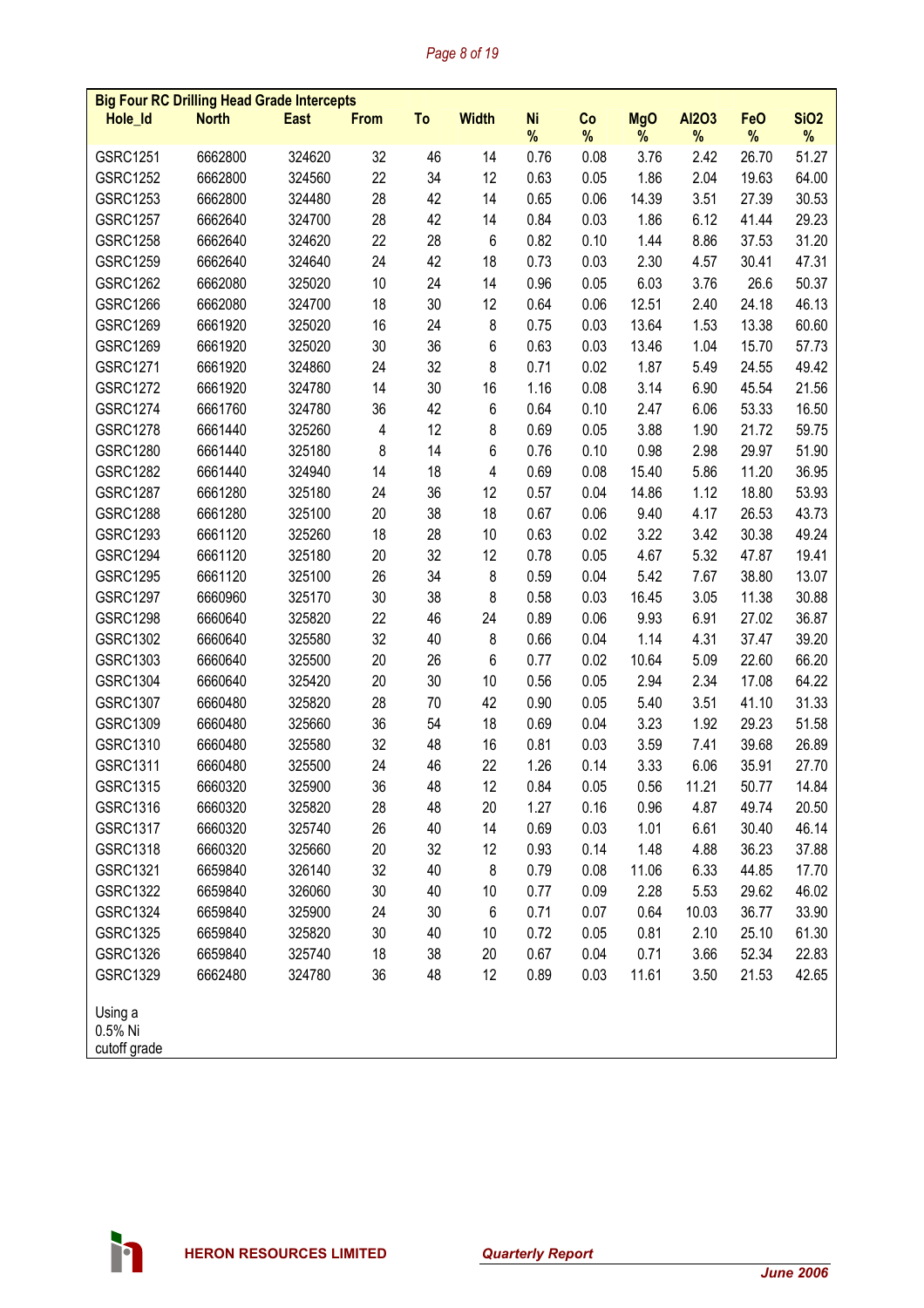### **3.3 Heron Laterite Heap Leach (HRR 100%)**

Currently Heron has five laterite samples undergoing column leach testwork at SGS Lakefield ore test. The sample mineralogy is described in the following table.

| <b>Sample</b> | <b>Description</b>                                                            | <b>Approx grades</b>                        |
|---------------|-------------------------------------------------------------------------------|---------------------------------------------|
| <b>HL01</b>   | Green to black saprolite,<br>minor free silica                                | Ni 2.0%<br>Co 0.08%<br>MgO 6.3%<br>FeO 21%  |
| <b>HL02</b>   | Brown smectitic saprolitic<br>clays with 10-20% free<br>silica                | Ni 1.0%<br>Co 0.03%<br>MgO 15.5%<br>FeO 13% |
| HL03          | CUF and CUS<br>Brown<br>some black Mn staining.<br>Does not appear smectitic. | Ni 1.0%<br>Co 0.13%<br>MgO 1.68%<br>FeO 36% |
| HL04          | Brown and green to black<br>smectitic saprolite.<br>Minor free silica         | Ni 1.6%<br>Co 0.09%<br>MgO 4.9%<br>FeO 30%  |
| HL05          | Old<br>drill<br>samples<br>smectitic clays                                    | Ni 1.0%                                     |

All samples have performed well in the agglomeration process. The clay like laterite sample is mixed with a binder and tumbled to form solid porous balls to allow acid access to the nickel bearing clays, while still maintaining porosity and the ability for the acid to flow freely through the column.

Leaching performance of HL01 and HL02 has reached over 80% in 70 days since the commencement of testwork. This is somewhat tempered by relatively high acid consumption at 951 and 1200 kg per tonne respectively. Leaching rates for samples HL04 and HL05 are more modest with HL04 reaching in the order of 48.5% and HL05 being too early in the leaching process to confidently predict performance. Sample HL03 is a limonite dominated sample most suited to the Pressure Acid Leach processing proposed for the Kalgoorlie Nickel Project.

#### **Figure 2 Nickel extraction against time in days**







*Photo: Agglomerated leach sample HL001, using concentrated sulphuric acid as the binder, note the pale green gray colour of the smectitic saprolite. The open nodular nature of the agglomerated sample allows good acid flow through the heap.* 

To date there has been only minor slumping in the columns and acid continues to flow unobstructed through the column providing encouragement that heap collapse may be a reduced issue for the samples tested to date. This will not be fully evaluated till leach pad trials are conducted.

#### **RC Drilling Programs for Heap Leach Material**

The Heron Heap Leach projects are focused outside the KNP laterite tenements northeast of Kalgoorlie and centred on Yerilla within the Keith Kilkenny Tectonic Zone. The project concept targets a potential leaching operation producing 10,000tpa nickel.

A program of RC drilling of 58 holes for 2,191 metres was completed at Jump Up Dam to delineate the nickel laterite resource and provide material for further heap leach testwork. Initial results include **8m at 2.8% Ni** from 2m depth. Such material also has ore sale potential to operating PAL plants.

#### **Figure 3 Heron Heap Leach Test Work Locations**

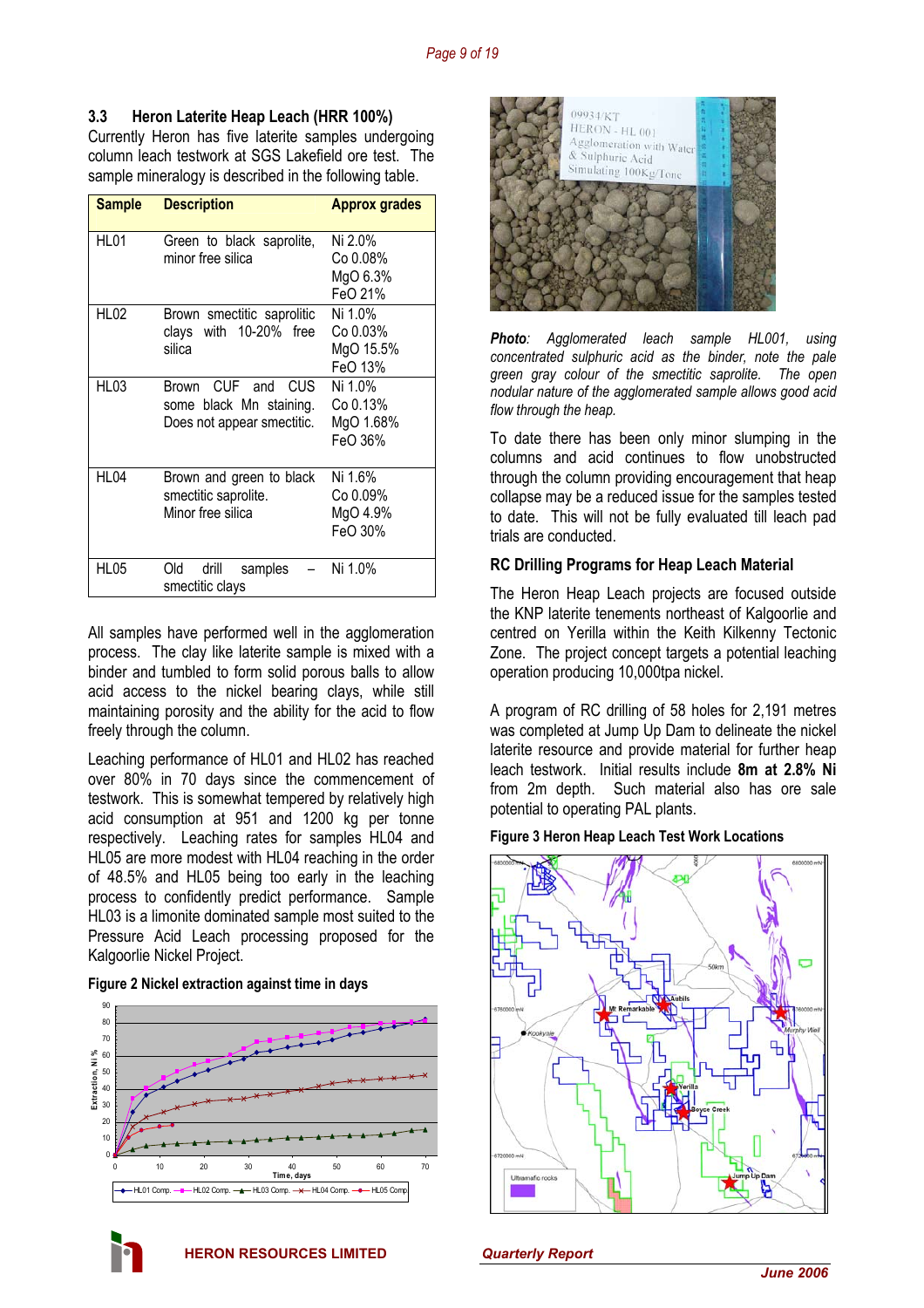### **3.4 Regional Nickel Sulphide**

#### **3.4.1 KNP Tenement Area**

#### **Ghost Rocks**

Reconnaissance laterite drilling in the Ghost Rocks area identified disseminated primary nickel sulphides in the area of the Ghost Rocks gossan occurrences. While assay results were low and in the order of 0.25% Ni, the presence of the sulphides demonstrates the fertility of this belt and warrants blanket EM surveying. Copper results up to 0.2% point to the primary nature of the sulphides.



**Figure 4 Aeromagnetic image showing Newmont IP anomalies and locations of gossans at Ghost Rocks** 

#### **Cowarna Downs**

As follow up to Heron's encouraging soil geochemical results reported in the December 2005 Quarterly Report, consultant geophysicist Newexco have reviewed previously completed EM surveys and report a number of targets warranting drill follow up.

A review of WMC's EM surveys by consultant Newexco and the Heron soil geochemistry has highlighted the coincident nature of a strong conductor and soils anomalous in Ni, Cu, and PGMs This represents a high priority target for follow-up and a small fixed loop EM program is planned for August in consultation with Newexco and Heron's consulting geologist.



**Figure 5 Cowarna Downs Springfield Prospect showing existing EM anomalies and planned loop and survey** 

# **3.4.2 Non KNP Tenement Area**

#### **Jump Up Dam**

Heron rock chip sampling returned up to 6,080ppm Ni and 80ppb PGM. The anomaly is located within a distinct thickening in an otherwise thin komatiite horizon. The prospect was previously explored as a nickel laterite. The elevated PGM content is of interest for nickel sulphide, however, copper is low.

An RC drill program was designed to test the nickel sulphide potential of this prospect and provide sample material from the weathered portions of drill holes for further heap leach test work.

#### **Merolia**

A review of the Merolia Project has downgraded its potential for nickel laterite, but upgraded is potential for nickel sulphide mineralisation.

The northern part of the area was systematically explored for nickel sulphide between 1969 and 1974 by Consolidated Exploration Ltd. This work included drilling and then a number of EM surveys. The EM work outlined a coherent conductive anomaly on the western side of an ultramafic unit defined by a high magnetic response. It appears this EM anomaly was generated late in the exploration and while a hole was planned (DDH2), it was never drill tested.

A reconnaissance line of drilling is planned by Heron over the EM anomaly to test for bedrock lithologies and determine the nickel sulphide fertility of the ultramafic lithologies. This will be followed up with a detailed EM survey to define specific drill targets.

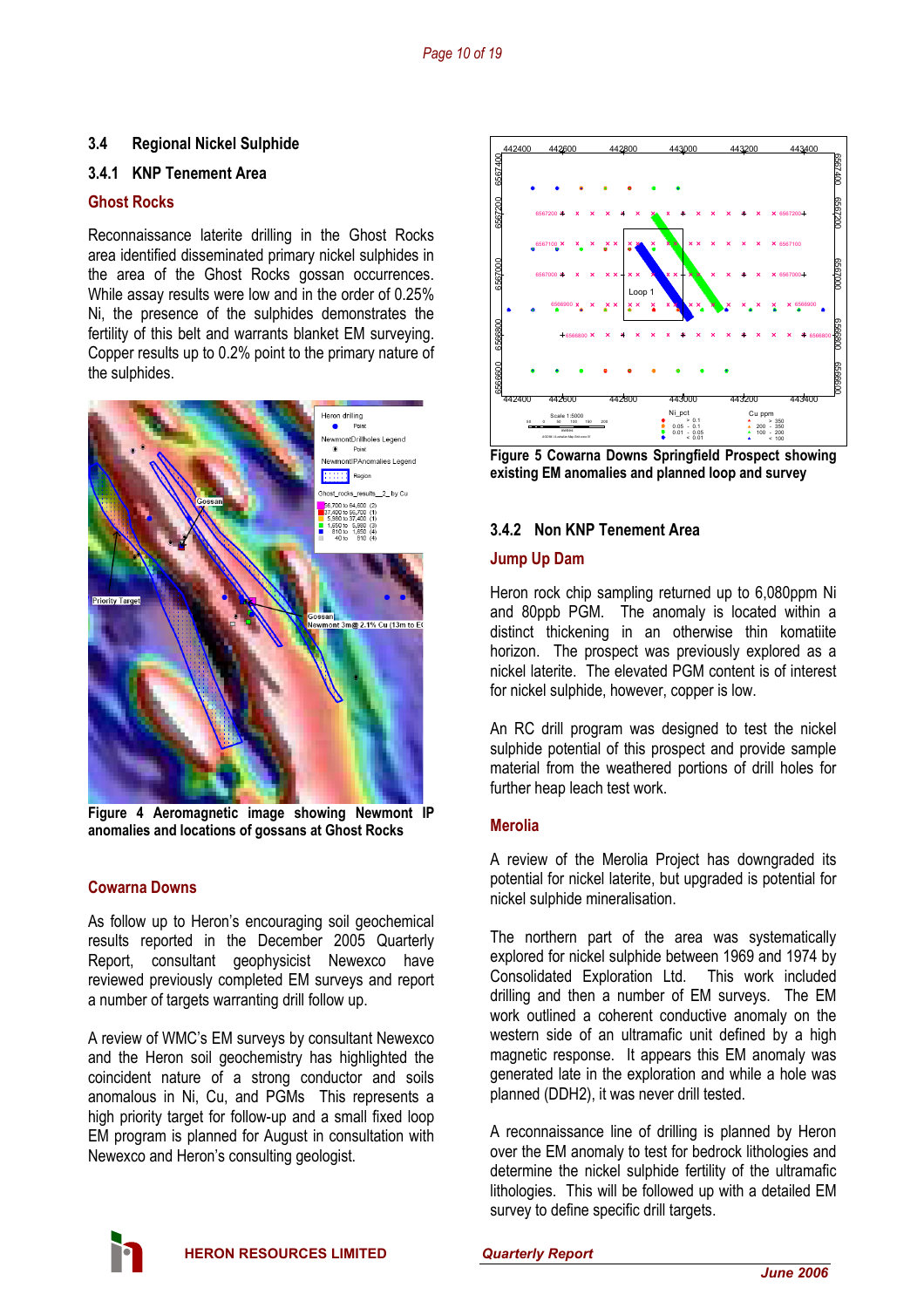# **3. RUBICON IPO**

Major advance was made towards the ultimate listing of Rubicon Resources Limited (formerly Regent Resources Limited) with the appointment of a Managing Director, Chairman and Company Secretary.

Former President of Barrick Gold Corporation's Australia Africa Business Unit and KCGM Superpit General Manager, John Shipp has been appointed as Chairman of Rubicon and former Aditya Birla Minerals Limited General Manager (Geology and Business Development) Peter Eaton has been appointed Managing Director. Rubicon has also appointed Sam Middlemas as Chief Financial Officer and Company Secretary and Heron Managing Director Ian Buchhorn will remain as a non executive director. This management team has extensive experience in all aspects of exploration, acquisitions, mine management and project feasibility and development.

The Board considered a name change from Regent Resources Limited to Rubicon Resources Limited appropriate due to the similarity in name to several resource companies recently listed on the ASX. The name Rubicon historically symbolises "unwavering commitment".

The new management has commenced the IPO process for Rubicon, which it will now aggressively pursue with an aim of listing in October/November later this year. The tenement and project structure has been reviewed and the key projects, covering some 10,000 km2 have been established. These are described below.

1. The *Warburton Project* comprises some 3,000 km2 within the western Musgrave Province. The area has demonstrated potential for Iron Oxide Copper Gold (IOCG) mineralization (eg. Olympic Dam, Ernest Henry and Prominent Hill) through previous exploration by WMC Limited (1966-71) and a limited campaign by BHP Billiton (2000-01). Approximately 200 copper occurrences were noted by WMC, which drilled 12 diamond holes. Four of the holes intersected significant copper mineralization associated with pervasive red hematite alteration, typical of the IOCG systems. The best intercept was 3.5m at 8.22% Cu. Significantly, this exploration predated the recognition of this mineralization style with the discovery of Olympic Dam.

Re-sampling of this drill core stored at the GSWA library in Kalgoorlie by Heron confirmed high grade copper mineralization, with a best result of 14m at 1.26% Cu (including 4m at 2.78% Cu).

A number of regional gravity-magnetic targets have been identified.

Two additional exploration licenses were applied for subsequent to the end of the Quarter, covering magnetic and gravity targets.

- 2. The *Yindarlgooda Project* comprises some 1,500 km2 centred 55 km east of Kalgoorlie on a felsic volcanic centre around Lake Yindarlgooda. The project comprises both gold and VMS-style base metals occurrences, and contains two small non-JORC compliant gold resources at Queen Lapage and Taurus as well as a significant strike extent of the Yindarlgooda VMS horizon considered prospective for economic copper and zinc mineralization.
- 3. *The Kalgoorlie North Project* comprises a group of tenements covering 2,000 km2 located between Kalgoorlie and Leonora, which can be sub-divided into two sub-groups.

The **Desdemona** sub-project comprises a large group of tenements to the south of Leonora. This includes leases adjacent to the historical gold mining centres of Cosmopolitan (300,000 ounces), Butterfly (100,000 ounces), Orient Well, Niagara and Yerilla. This area is also considered prospective for VMS-hosted base metals and in part contains the same rock sequence that hosts the Teutonic Bore and Jaguar VMS deposits.

The **Bardoc Tectonic Zone** (BTZ) sub-project comprises Rubicon tenements and the gold rights to Heron tenements located along the goldprospective Bardoc Tectonic Zone south of Menzies. Significant gold occurrences and anomalies occur within this tenement group.

- 4. The *Bencubbin Project* is located 70km north of Merredin and comprises tenure covering the entire Bencubbin greenstone belt. CRA generated a strong auger geochemistry anomaly that returned up to 12m at 2g/t gold from surface in drilling. Heron sampling of ferruginous quartz breccias to the north of the CRA drilling returned up to 12g/t gold from rock chip samples.
- 5. The *Boddington South Project*, located 200 kilometres southeast of Perth, consists of two exploration licenses covering the southern extension of prominent north north-west trending faults passing through the 25 million ounce Boddington gold camp. The licenses also coincide with geochemical targets from previous CSIRO laterite sampling.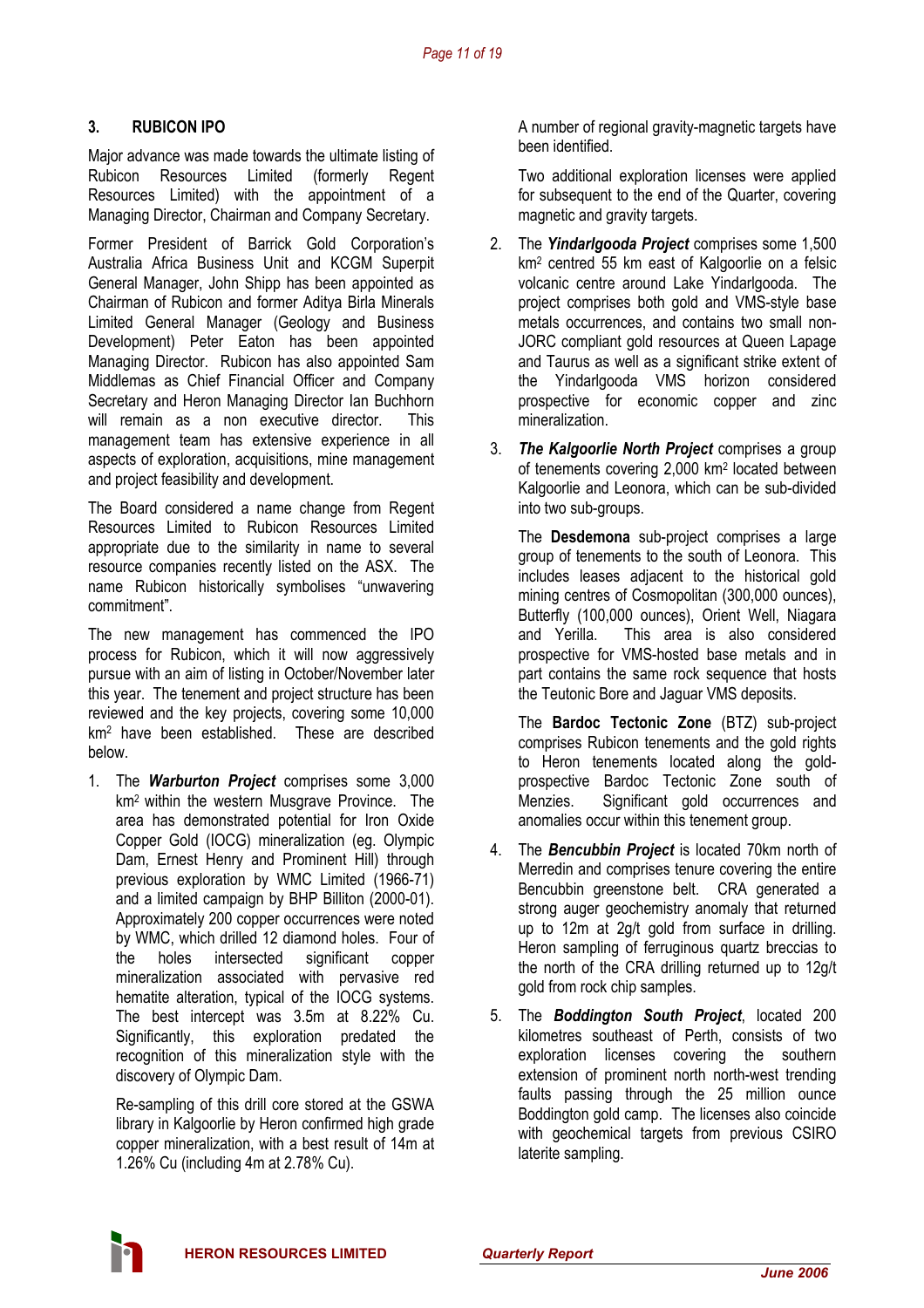6. At the *Canobie Project* in Queensland, Rubicon applied for five large Exploration Permits subsequent to the end of the Quarter over magnetic, gravity and structural targets in the northeastern part of the Mt Isa Inlier north of Cloncurry, targeting IOCG and Mt Isa style base metal deposits. Previous exploration data compilation will now commence.

Project data compilation and prospectus preparation has commenced and will be ongoing.



#### **4. Balladonia Uranium Limited**

Matthew Gauci has been appointed Managing Director of Heron's 100% owned subsidiary Balladonia Uranium Limited.

Mr Gauci has been involved in the Uranium industry for over 10 years, with experience in domestic and international producers and explorers and most recently as a non executive director of a listed uranium explorer.

#### **Uranium Market and Balladonia Uranium Overview**

A comparison of the World Nuclear Association upper reference and lower  $U_3O_8$  reactor demand estimates and primary mine supply, notes that supply will only meet demand using the upper supply scenario and the lower demand scenario up to the year 2030, suggesting a sustained period of uranium price growth.

Australia holds approximately 40% of the world's low cost uranium resources. Uranium exploration in Australia in 2005 was recorded at \$37 million, with the majority of this expenditure being re-assessment and re-evaluation, while only a small portion has been assigned to greenfields and brownfields exploration. In terms of undeveloped uranium resources, Australia is the leading country in the world.

The uranium exploration industry in Australia has not benefited from the application of advanced tools and techniques, which have emerged over the past decade and it is expected that these are critical to the discovery of new uranium resources, including MegaTEM airborne surveys and PFN (neutron activation).

The focus of Balladonia activities will be on discovering and developing three specific styles of uranium mineralization across three States and Territories, which are amendable to either low cost In Situ Leach (ISL) mining or high tonnage near surface mining, including:

- 1. Secondary Calcrete hosted mineralization in the Carnarvon and Yilgarn Provinces, with the analogy being the Yeelirrie deposit, one of Australia's largest resources of contained uranium, amendable to large tonnage, near surface mining.
- 2. Sandstone hosted roll-front mineralization in the Gunbarrel Basin amendable to low cost ISL operations such as that employed at the Beverley Mine in SA.
- 3. Sandstone / lignite hosted mineralization in the Gunbarrel Basin, similar to the Mulga Rocks deposit, Western Australia's third largest deposit.

 $f R L$ 

### **IAN BUCHHORN MANAGING DIRECTOR**

*The information is based on, and accurately reflects, information compiled by Ian James Buchhorn, who is a Member of the Australasian Institute of Mining and Metallurgy (AusIMM) and has 32 years experience as an exploration geologist including 2years specialising in calcrete-hosted uranium in Namibia, 24 years experience as a mineral economist, and 9 years experience in evaluating nickel laterite mineral resources, and has the appropriate relevant qualifications, experience and competence to be considered as a "Competent Person" as defined in the JORC Code. This document has been prepared by Heron Resources Limited; Inco Limited or its affiliates, which are contracting parties with Heron, take no responsibility for the contents of the disclosure in this document.* 

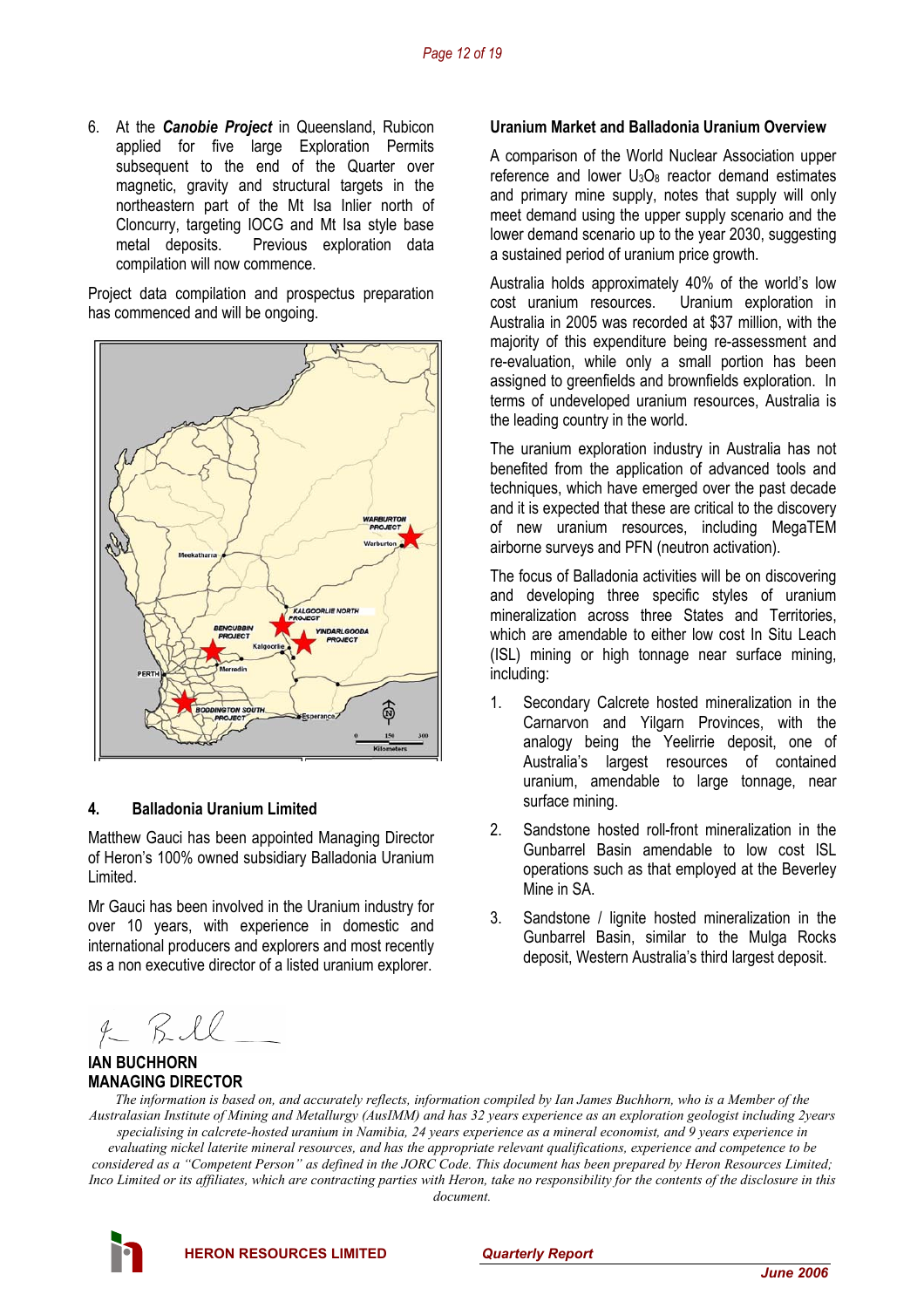#### *page 13 of 19*

# **Appendix 5B**

## **MINING EXPLORATION ENTITY QUARTERLY REPORT**

Name of entity **HERON RESOURCES LIMITED** 

30 068 263 098 30 June 2006

ABN Quarter ended (current quarter)

*Consolidated statement of cash flows* 

| Cash flows related to operating activities                                                                                                        | <b>Current Qtr</b><br>\$A'000 | Year to Date<br>(12 months)<br>\$A'000 |
|---------------------------------------------------------------------------------------------------------------------------------------------------|-------------------------------|----------------------------------------|
| Receipts from product sales and related debtors<br>1.1<br>1.2<br>Payments for: (a)<br>exploration and evaluation<br>development<br>(b)            | (1, 108)                      | (2,954)                                |
| (c)<br>production<br>administration<br>(d)                                                                                                        | (465)                         | (1, 473)                               |
| 1.3<br>Dividends received<br>Interest and other items of similar nature received<br>1.4<br>1.5<br>Interest and other costs of finance paid<br>1.6 | 93                            | 657                                    |
| Income taxes paid<br>Other (provide details if material)-GST Paid<br>1.7                                                                          | (80)                          | 97                                     |
| <b>Net Operating Cash Flows</b>                                                                                                                   | (1, 560)                      | (3,673)                                |
| Cash flows related to investing activities                                                                                                        |                               |                                        |
| Payment for purchases of: (a)<br>1.8<br>prospects<br>(b) equity investment<br>other fixed assets<br>(c)                                           | (277)<br>(1)                  | (730)<br>(18)                          |
| Proceeds from sale of:<br>1.9<br>(a)<br>prospects<br>equity investment - options<br>(b)<br>other fixed assets<br>(c)                              | 0<br>$\mathbf{0}$             | 0<br>$\mathbf{0}$                      |
| 1.10 Loans to other entities                                                                                                                      |                               |                                        |
| 1.11 Loans repaid by other entities                                                                                                               |                               |                                        |
| 1.12 Other (provide details if material)                                                                                                          |                               |                                        |
|                                                                                                                                                   | (278)                         | (748)                                  |
| <b>Net Investing Cash Flows</b>                                                                                                                   |                               |                                        |
| 1.13 Total operating and investing cash flows<br>(carried forward)                                                                                | (1,838)                       | (4, 421)                               |

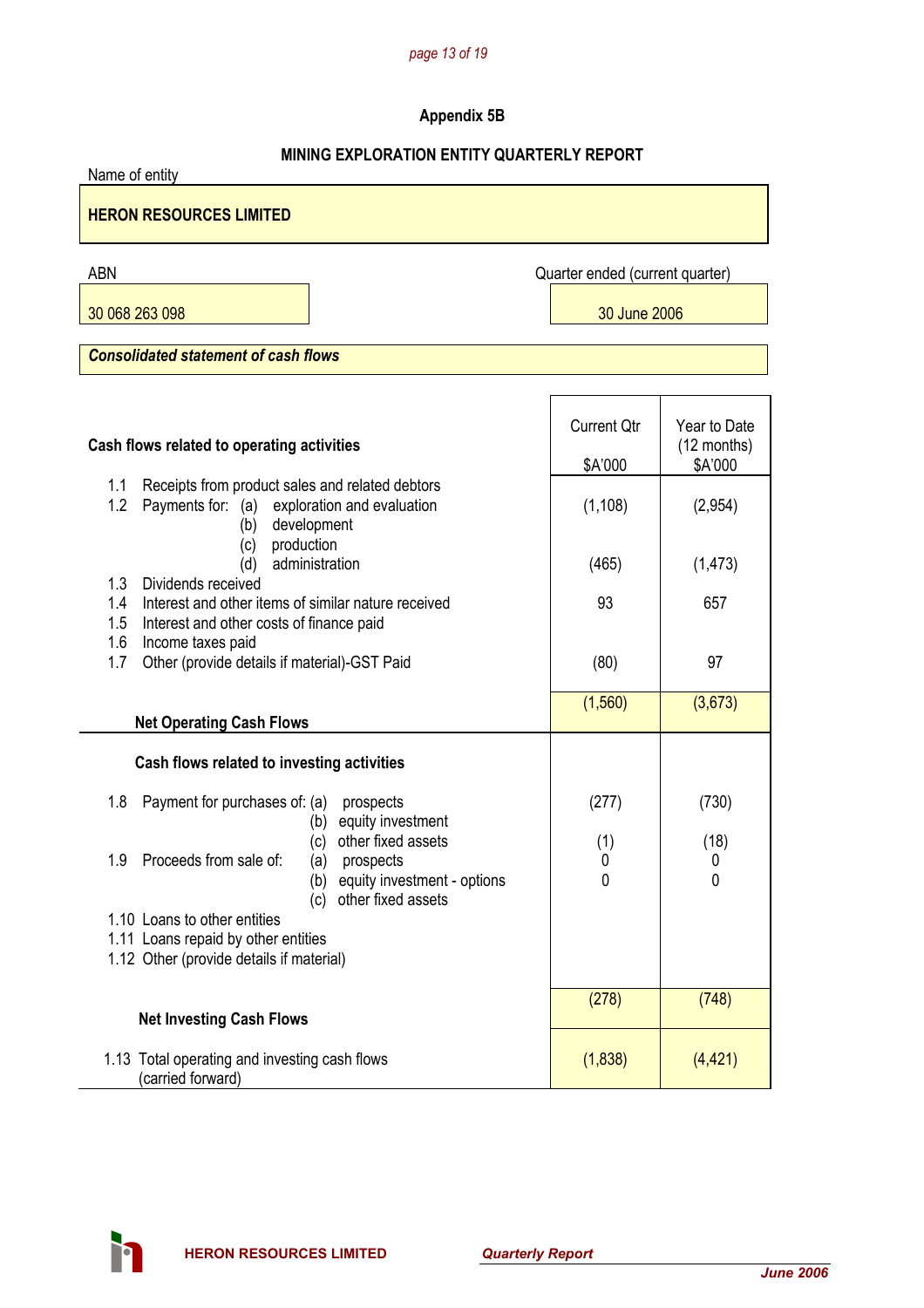| 1.13 Total operating and investing cash flows<br>(brought forward)                                                                                                                                                                           | (1,838) | (4,421)  |
|----------------------------------------------------------------------------------------------------------------------------------------------------------------------------------------------------------------------------------------------|---------|----------|
| Cash flows related to financing activities                                                                                                                                                                                                   |         |          |
| 1.14 Proceeds from the issue of shares, options, etc.<br>1.15 Proceeds from the sale of forfeited shares<br>1.16 Proceeds from borrowings<br>1.17 Repayment of borrowings<br>1.18 Dividends paid<br>1.19 Other (provide details if material) | 530     | 1,268    |
| - Capital Raising Expenses                                                                                                                                                                                                                   | 0       | 0        |
| Net financing cash flows                                                                                                                                                                                                                     | 530     | 1,268    |
| Net increase (decrease) in cash held                                                                                                                                                                                                         | (1,308) | (3, 153) |
| 1.20 Cash at beginning of quarter/year to date<br>1.21 Exchange rate adjustments                                                                                                                                                             | 10,486  | 12,331   |
| 1.22 Cash at end of quarter                                                                                                                                                                                                                  | 9,178   | 9,178    |

 **Payments to directors of the entity and associates of the directors, payments to related entities of the entity and associates of the related entities** 

|                                                                     | <b>Current Qtr</b><br>\$A'000 |
|---------------------------------------------------------------------|-------------------------------|
| 1.23 Aggregate amount of payments to the parties included item 1.2  | 201                           |
| 1.24 Aggregate amount of loans to the parties included in item 1.10 |                               |

1.25 Explanation necessary for an understanding of the transactions

| Directors fees, salaries and superannuation (A\$151,598).                 |
|---------------------------------------------------------------------------|
| Provision of office accommodation by director-related entity (A\$15,000). |
| Provision of legal advice by director-related entity (A\$35,084).         |

#### **Non-cash financing and investing activities**

 2.1 Details of financing and investing transactions which have had a material effect on consolidated assets and liabilities but did not involve cash flows

Nil

 2.2 Details of outlays made by other entities to establish or increase their share in projects in which the reporting entity has an interest

See attached schedule

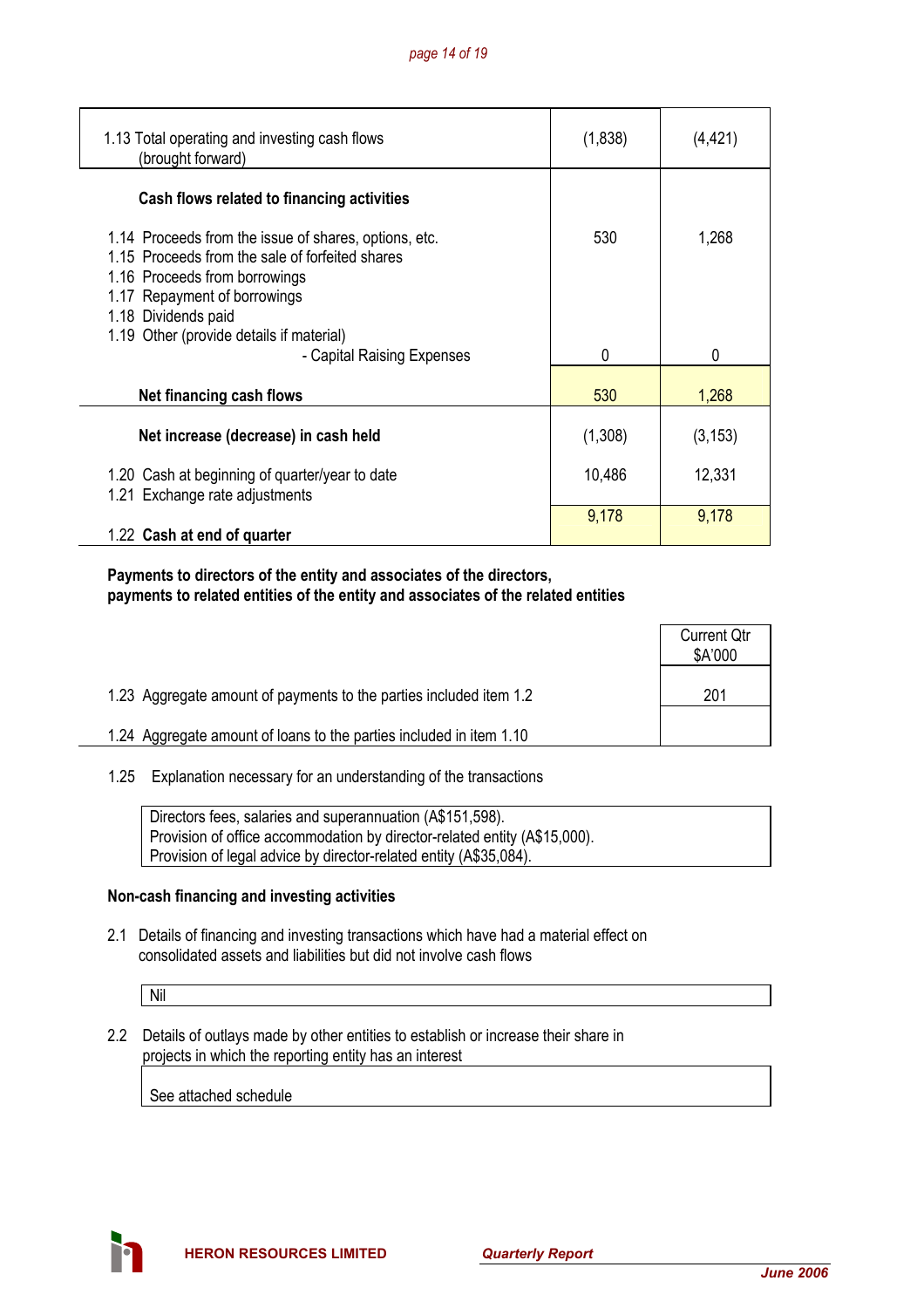#### **Financing facilities available**

*Add notes as necessary for an understanding of the position*

|                                 | Amount available<br>\$A'000 | Amount used<br>\$A'000 |
|---------------------------------|-----------------------------|------------------------|
| Loan facilities<br>3.1          |                             |                        |
| 3.2 Credit standby arrangements |                             |                        |

# **Estimated cash outflows for next quarter**

|                                | \$A'000 |
|--------------------------------|---------|
| 4.1 Exploration and evaluation | 1,100   |
| 4.2 Development                |         |
| Total                          | 1,100   |

#### **Reconciliation of cash**

÷.

| Reconciliation of cash at the end of the quarter (as<br>shown in the consolidated statement of cash flows) to<br>related items in the accounts as follows. | <b>Current Quarter</b><br>\$A'000 | <b>Previous Quarter</b><br>\$A'000 |
|------------------------------------------------------------------------------------------------------------------------------------------------------------|-----------------------------------|------------------------------------|
| 5.1 Cash on hand and at bank                                                                                                                               | 355                               | 481                                |
| 5.2 Deposits at call                                                                                                                                       | 8,456                             | 9,632                              |
| 5.3 Bank Overdraft                                                                                                                                         |                                   |                                    |
| 5.4 Other (provide details)<br><b>Property Rental bond</b><br><b>Environmental bonds</b><br><b>Escrow Accounts</b>                                         | 47<br>261<br>59                   | 0<br>257<br>116                    |
| Total: cash at end of quarter (Item 1.22)                                                                                                                  | 9,178                             | 10,485                             |

#### **Changes in interests in mining tenements**

|                                                                            | Tenement<br>reference | Nature of interest<br>(note (2)) | Interest at<br>Begin of<br>Quarter | Interest at<br>End of<br>Quarter |
|----------------------------------------------------------------------------|-----------------------|----------------------------------|------------------------------------|----------------------------------|
| Interests in mining<br>6.1<br>tenements relinquished,<br>reduced or lapsed |                       | See attached<br>schedule         |                                    |                                  |
| Interests in mining<br>6.2<br>tenements acquired or<br>increased           |                       | See attached<br>schedule         |                                    |                                  |



 $\overline{\phantom{a}}$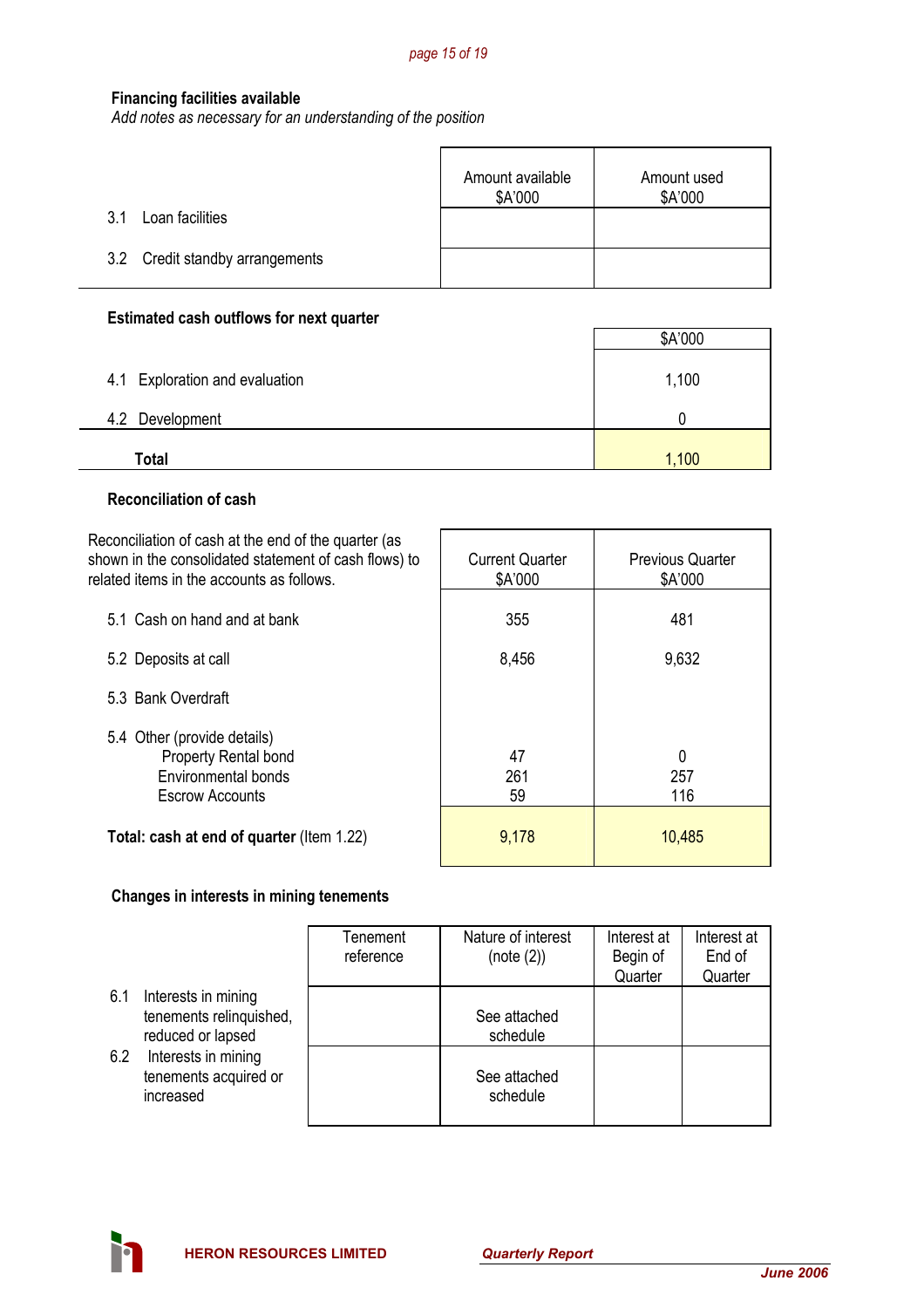#### *page 16 of 19*

# **Issued and quoted securities at end of current quarter**

 *Description includes rate of interest and any redemption or conversion rights together with prices and dates.* 

|                                                  | Total                | Number      | Issue price per          | Amount paid up               |
|--------------------------------------------------|----------------------|-------------|--------------------------|------------------------------|
|                                                  | number               | quoted      | security<br>(see note 3) | per security (see<br>note 3) |
|                                                  |                      |             | (3)                      | $($ \$)                      |
| 7.1 Preference securities<br>(description)       |                      |             |                          |                              |
| 7.2 Changes during Quarter                       |                      |             |                          |                              |
| (a) Increases through share<br>issues            |                      |             |                          |                              |
| (b) Decreases through                            |                      |             |                          |                              |
| returns of capital,                              |                      |             |                          |                              |
| buybacks, redemptions                            |                      |             |                          |                              |
| 7.3 Ordinary securities                          | 167,315,600          | 167,315,600 |                          |                              |
| 7.4 Changes during Quarter *                     |                      |             |                          |                              |
| (a) Increases through share                      | 1,100,000            | 1,100,000   | \$0.33                   | \$0.33                       |
| issues                                           | 667,000              | 667,000     | \$0.25                   | \$0.25                       |
|                                                  |                      |             |                          |                              |
|                                                  |                      |             |                          |                              |
| Decreases through<br>(b)                         |                      |             |                          |                              |
| returns of capital,                              |                      |             |                          |                              |
| buybacks                                         |                      |             |                          |                              |
| 7.5 Convertible debt securities<br>(description) |                      |             |                          |                              |
| 7.6 Changes during Quarter                       |                      |             |                          |                              |
| Increases through issues<br>(a)                  |                      |             |                          |                              |
| Decreases through<br>(b)                         |                      |             |                          |                              |
| securities matured,<br>converted                 |                      |             |                          |                              |
| 7.7 Options                                      |                      |             | <b>Exercise Price</b>    | <b>Expiry Date</b>           |
| (description and conversion                      |                      |             |                          |                              |
| factor)                                          | 200,000<br>3,626,172 | Nil<br>Nil  | \$0.33<br>\$0.25         | 31/07/2006<br>30/06/2007     |
|                                                  | 2,901,000            | Nil         | \$0.25                   | 16/12/2007                   |
|                                                  | 3,000,000            | Nil         | \$0.25                   | 31/12/2007                   |
|                                                  | 125,000<br>450,000   | Nil<br>Nil  | \$0.25<br>\$0.60         | 31/12/2008<br>30/06/2009     |
|                                                  |                      |             |                          |                              |
| 7.8 Issued during Quarter                        |                      |             |                          |                              |
| 7.9 Exercised during Quarter                     | 1,100,000            | Nil         | \$0.33                   | 31/07/2006                   |
|                                                  | 617,000              | Nil         | \$0.25                   | 30/06/2007                   |
|                                                  | 50,000               | Nil         | \$0.25                   | 31/12/2008                   |
| 7.10 Expired during Quarter                      |                      |             |                          |                              |
|                                                  |                      |             |                          |                              |
| 7.11 Debentures                                  |                      |             |                          |                              |
| (totals only)                                    |                      |             |                          |                              |
| 7.12 Unsecured notes<br>(totals only)            |                      |             |                          |                              |
|                                                  |                      |             |                          |                              |

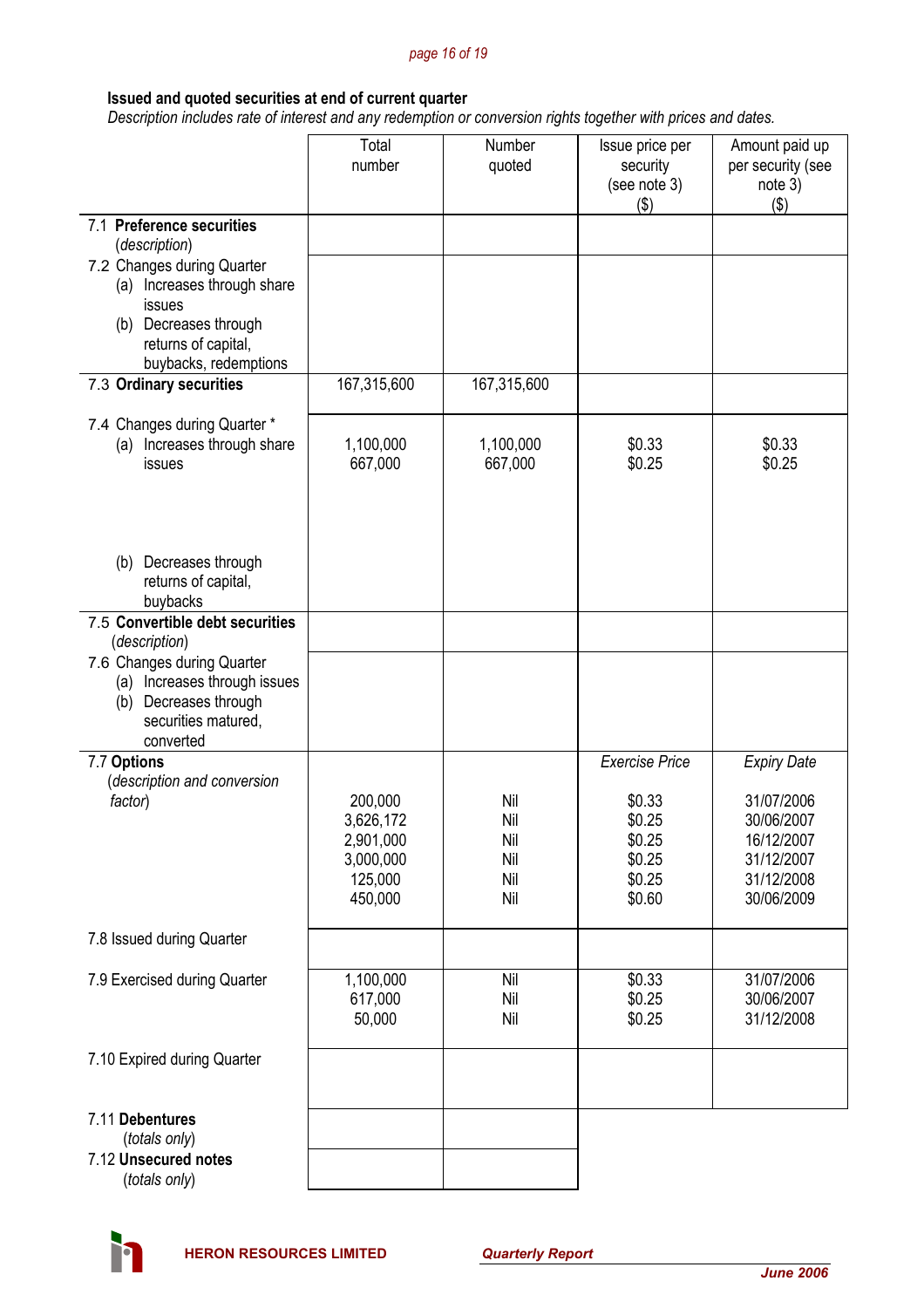#### *page 17 of 19*

#### **Compliance 2.2 Details of outlays made by other entities to establish or increase their share in projects in which the reporting entity has an interest.**

- 1. Inco Limited, as general partner of Inco Australia Limited Partnership and Inco Resources (Australia) Pty Limited may earn a 60%interest in the Kalgoorlie Nickel Project tenements through completing a Feasibility Study and procuring finance to build a nickel laterite mining and processing operation, with the cost of feasibility estimated to be \$90,000,000 (US\$68,000,000 assuming an exchange rate of 0.75).
- 2. Bronzewing Gold NL (Bronzewing) may earn a 70% interest in precious metals from Heron's King of Creation Project through expending \$250,000 within four years.
- 3. Jackson Gold Limited (Jackson) may earn a 70% interest in gold and silver minerals through expending \$300,000 within four years. Once Jackson earns its equity, Heron may at its sole discretion contribute on a pro-rata basis, or convert to a 20% free-carried equity to the completion of a Bankable Feasibility Study that recommends commencement of mining, or convert to a 2.5% royalty for recovered metal.
- 4. Dampier Mining Pty Ltd (Dampier) may earn an initial 60% interest in the mineral rights of the Bandicoot Range Project by the expenditure of \$200,000 within three years of the grant of the Project tenement. Dampier will pay Regent \$25,000 when the Project tenement is granted. Heron or its nominee may then elect to contribute to expenditure on a pro-rata basis or Dampier can spend a further \$200,000 to earn a further 20% interest. Upon earning an 80% interest, Dampier will pay Heron or its nominee a further \$100,000 and free-carry Heron's interest through to a Bankable Feasibility Study (should Dampier so proceed).
- 5. Yilgarn Mining Limited (YML) may earn a 70% interest in the Kanowna South Project by expenditure of \$700,000 within three years of the grant of the Kanowna South Project tenements. YML will reimburse Heron for certain expenses (\$30,000). Upon earning the 70% interest, YML will free carry Heron's 30% interest through to a Decision to Mine (should YML proceed to that position).
- 6. By an Agreement between Portman Mining Limited and Heron dated 31 May 1999, Heron sold to Portman the rights to explore and mine for iron ore at Bungalbin, and also agreed to sell the Bungalbin tenements as mining leases to Portman. Heron has a royalty based on tonnes of iron ore sold by Portman. The Agreement allowed five years to Portman to commence mining operations (which it has not done), but also provided for a two year extension of that period.

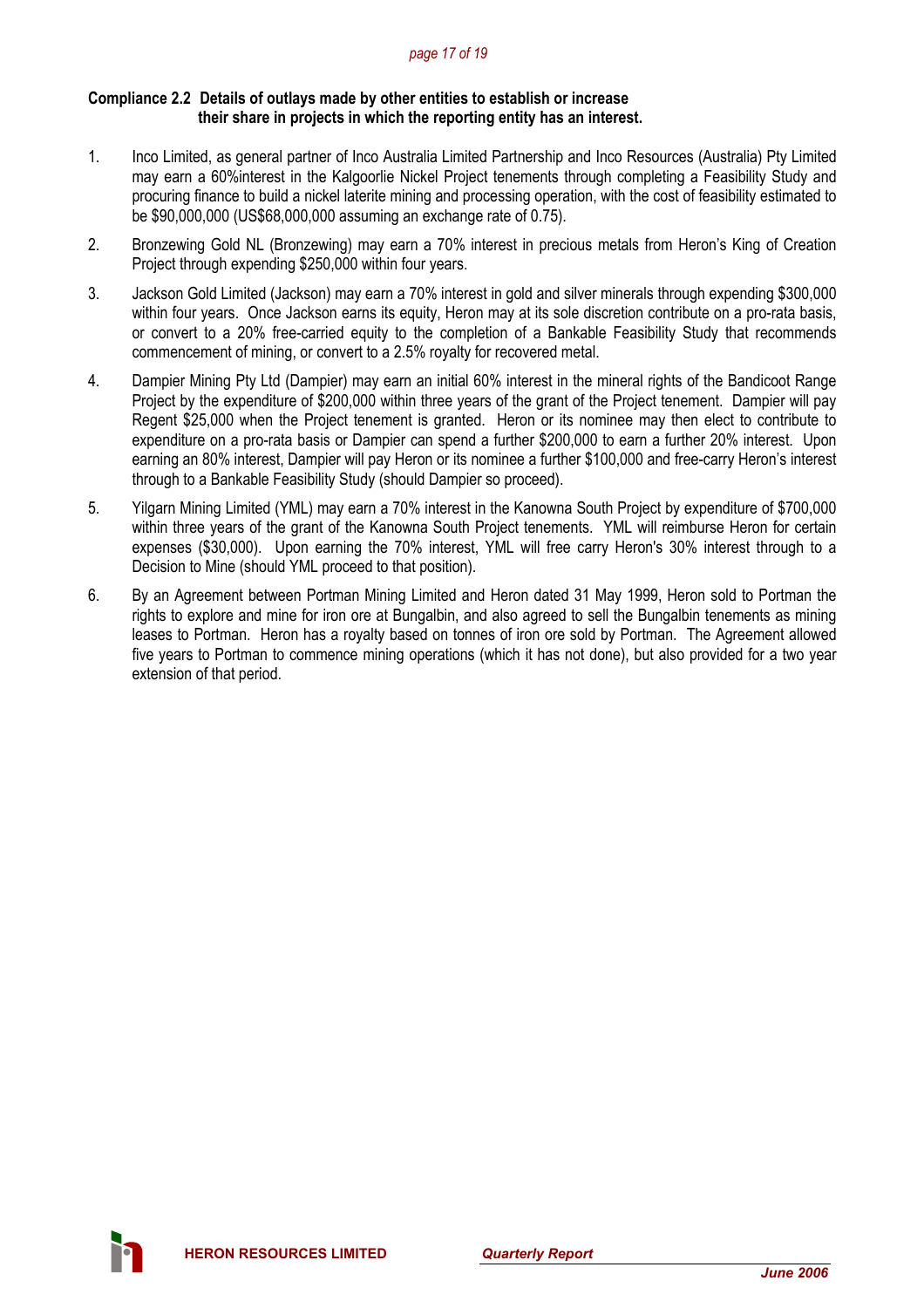| 6.1                    | Interests in Mining Tenements transferred, relinquished, reduced or lapsed |                  |                |
|------------------------|----------------------------------------------------------------------------|------------------|----------------|
| <b>Tenement</b>        | <b>Nature of Interest</b>                                                  | % Begin Quarter  | % End Quarter  |
| E30/00228              | <b>Registered Holder</b>                                                   | 100              | 0              |
| P39/04341              | <b>Registered Holder</b>                                                   | 100              | 0              |
| P39/04342              | Registered Holder                                                          | 100              | 0              |
| E27/00290              | Registered Applicant                                                       | 100              | 0              |
| E27/00309              | <b>Registered Applicant</b>                                                | 100              | 0              |
| E16/00315              | <b>Registered Holder</b>                                                   | 100              | 0              |
| P16/02123              | Registered Holder                                                          | 100              | 0              |
| P16/02124              | <b>Registered Holder</b>                                                   | 100              | $\mathbf 0$    |
| E16/00192              | <b>Registered Holder</b>                                                   | 100              | 0              |
| E27/00296              | <b>Registered Applicant</b>                                                | 100              | 0              |
| E16/00306              | <b>Registered Applicant</b>                                                | 100              | 0              |
| E39/01106              | <b>Registered Applicant</b>                                                | 100              | 0              |
| E24/00126              | Registered Applicant                                                       | 100              | 0              |
| E25/00272              |                                                                            | 100              | 0              |
| E31/00415              | <b>Registered Applicant</b>                                                | 100              | 0              |
|                        | <b>Registered Applicant</b>                                                |                  |                |
| E31/00678              | <b>Registered Applicant</b>                                                | 100<br>100       | 0<br>$\pmb{0}$ |
| E31/00580              | <b>Registered Applicant</b>                                                |                  |                |
| E39/00980              | <b>Registered Applicant</b>                                                | 100              | 0              |
| M39/00656              | <b>Registered Applicant</b>                                                | 100              | 0              |
| M39/00657              | <b>Registered Applicant</b>                                                | 100              | 0              |
| M39/00658              | <b>Registered Applicant</b>                                                | 100              | 0              |
| M39/00659              | Registered Applicant                                                       | 100              | 0              |
| M39/00660              | <b>Registered Applicant</b>                                                | 100              | 0              |
| M39/00662              | Registered Applicant                                                       | 100              | 0              |
| E09/01292              | Registered Applicant                                                       | 100              | 0              |
| E27/00294              | Registered Applicant                                                       | 100              | $\pmb{0}$      |
| E27/00299<br>E28/01647 | Registered Applicant                                                       | 100<br>100       | $\pmb{0}$<br>0 |
|                        | Registered Applicant                                                       |                  |                |
| 6.2                    | <b>Interests in Mining Tenements acquired or increased</b>                 |                  |                |
| <b>Tenement</b>        | <b>Nature of Interest</b>                                                  | % Begin Quarter  | % End Quarter  |
| P25/01853              | <b>Registered Applicant</b>                                                | 0                | 100            |
| E28/01639              | <b>Registered Applicant</b>                                                | 0                | 100            |
| E15/00918              | <b>Registered Applicant</b>                                                | $\boldsymbol{0}$ | 100            |
| E27/00337              | <b>Registered Applicant</b>                                                | $\pmb{0}$        | 100            |
| E25/00335              | <b>Registered Applicant</b>                                                | 0                | 100            |
| E38/01894              | <b>Registered Applicant</b>                                                | 0                | 100            |
| E15/00920              | <b>Registered Applicant</b>                                                | 0                | 100            |
| P24/04016              | <b>Registered Applicant</b>                                                | 0                | 100            |
| E39/01228              | Registered Applicant                                                       | 0                | 100            |
| E39/01233              | <b>Registered Applicant</b>                                                | 0                | 100            |
| E70/03000              | <b>Registered Applicant</b>                                                | 0                | 100            |
| E70/03001              | <b>Registered Applicant</b>                                                | 0                | 100            |
| E70/03004              | <b>Registered Applicant</b>                                                | 0                | 100            |
| E63/01040              | <b>Registered Applicant</b>                                                | 0                | 100            |
| P31/01752              | <b>Registered Applicant</b>                                                | 0                | 100            |
| P31/01753              | Registered Applicant                                                       | 0                | 100            |
| P31/01754              |                                                                            |                  | 100            |
|                        | Registered Applicant                                                       | 0                |                |
| P31/01755              | Registered Applicant                                                       | 0                | 100            |
| P31/01756              | Registered Applicant                                                       | 0                | 100            |
| P31/01757              | <b>Registered Applicant</b>                                                | $\pmb{0}$        | 100            |
| P31/01758<br>P31/01759 | <b>Registered Applicant</b><br>Registered Applicant                        | 0<br>$\mathbf 0$ | 100<br>100     |